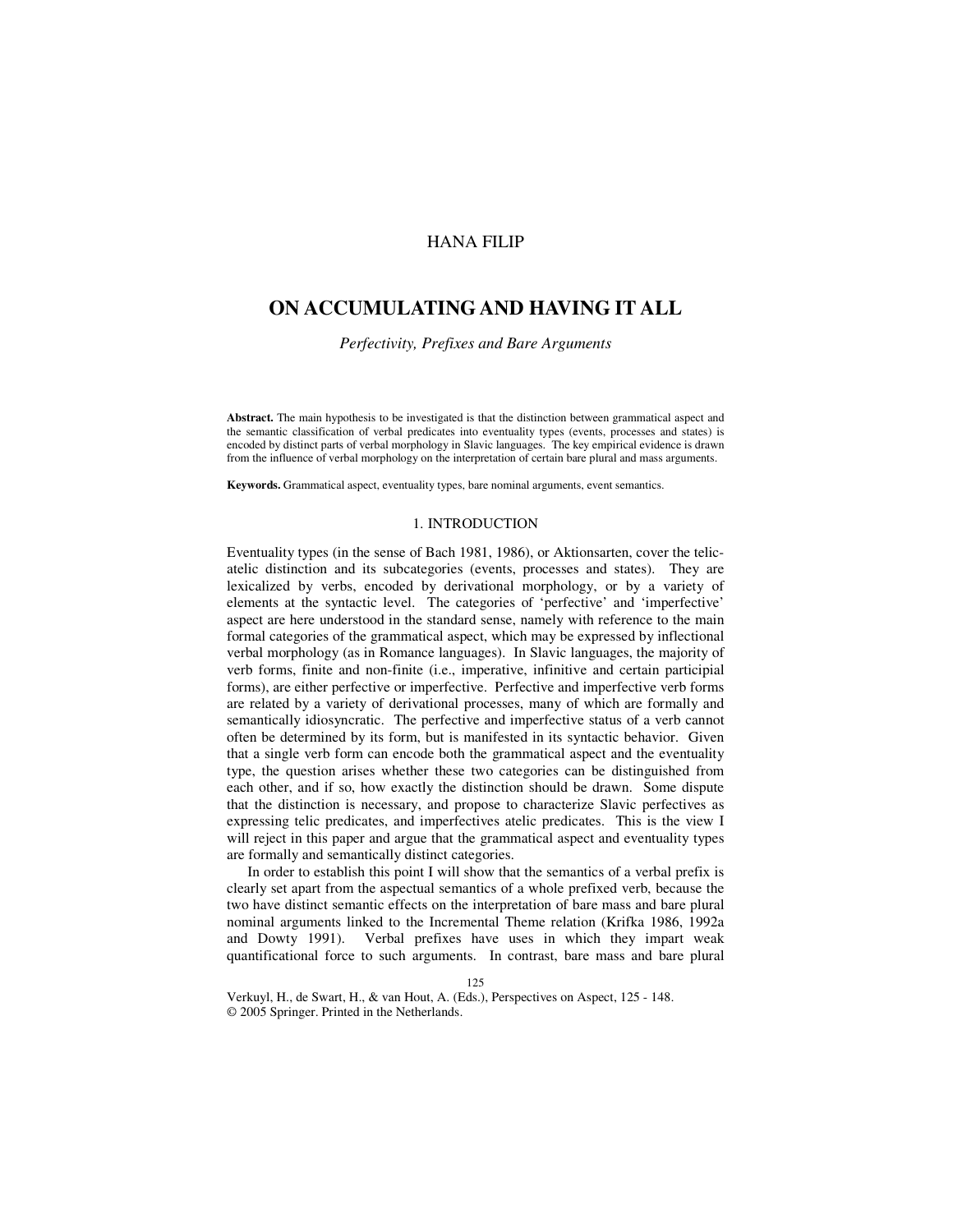arguments of a subclass of perfective (prefixed) verbs systematically refer to totalities of specific portions of stuff and totalities of specific plural individuals, i.e., they behave like referential definites. While the first type of data has remained largely unexplored, the second type of data belongs to some of the best known in Slavic linguistics, although it is still not well understood.

I propose that the two different modes of interpretation of bare arguments are each governed by different types of compositional and interpretive mechanism, which can be motivated by the independent proposal of Carlson (2003a, b) for the interpretation of nominal arguments, Diesing's (1992) Mapping Hypothesis, and cross-linguistic research in quantification (Partee et al. 1987, Bach et al. 1995). This proposal in turn is understandable, if we also assume that verbal prefixes (with indefinite effects on bare arguments) have their domain of application restricted to a level which is 'below' the level of context-sensitive propositional operators like aspectual operators. That is, such verbal prefixes are modifiers of eventuality types at the level of context-free event semantics (in the narrow sense of Carlson 2003 a, b), and they *cannot* be exponents of a function (or functions) posited for the interpretation of the perfective aspect. A basic eventuality description (event, process or state) is expressed by a verbal predicate whose morphological exponent is an aspectless verb stem. It serves as a base to which eventuality type modifiers (like prefixes) as well as aspectual, genericity and temporal operators can be applied. On this approach, the categories of the grammatical aspect are interpreted by higher level compositional operators that take eventuality descriptions as their input. In Slavic languages, the grammatical aspect, perfective and imperfective, is a property of the sum total of the morphological parts of a fully formed verb, excluding its generic and temporal suffixes.

## 2. BASIC DATA AND OBSERVATIONS

#### *2.1. Perfectivity and definiteness*

Polish examples in (1) and (2), taken from Wierzbicka (1967), illustrate the influence of the aspect of a verb on the interpretation of bare mass and plural arguments:

| (1) | On.                                                                       | $\mathbf{z}.$ jadł $\mathbf{P}$            | kasze                                                              |         | oliwki.                         | Polish |  |  |  |
|-----|---------------------------------------------------------------------------|--------------------------------------------|--------------------------------------------------------------------|---------|---------------------------------|--------|--|--|--|
|     | he.NOM                                                                    | PREF.ate                                   |                                                                    |         | porridge.sG.ACC / olives.pL.ACC |        |  |  |  |
|     |                                                                           | 'He ate (up) (all) the porridge / olives.' |                                                                    |         |                                 |        |  |  |  |
|     |                                                                           |                                            | (i.e., the whole quantity of porridge/olives)                      |         |                                 |        |  |  |  |
| (2) | On                                                                        |                                            | jadł kaszę                                                         | oliwki. |                                 |        |  |  |  |
|     |                                                                           |                                            | he.NOM ate porridge.SG.ACC / olives.PL.ACC                         |         |                                 |        |  |  |  |
|     | (i) 'He was eating $\frac{\text{sm}}{\emptyset}$ the) porridge / olives.' |                                            |                                                                    |         |                                 |        |  |  |  |
|     | 'He was eating some of the porridge / olives.'                            |                                            |                                                                    |         |                                 |        |  |  |  |
|     |                                                                           |                                            | (ii) 'He ate $\frac{\text{sm}}{\emptyset}$ the porridge / olives.' |         |                                 |        |  |  |  |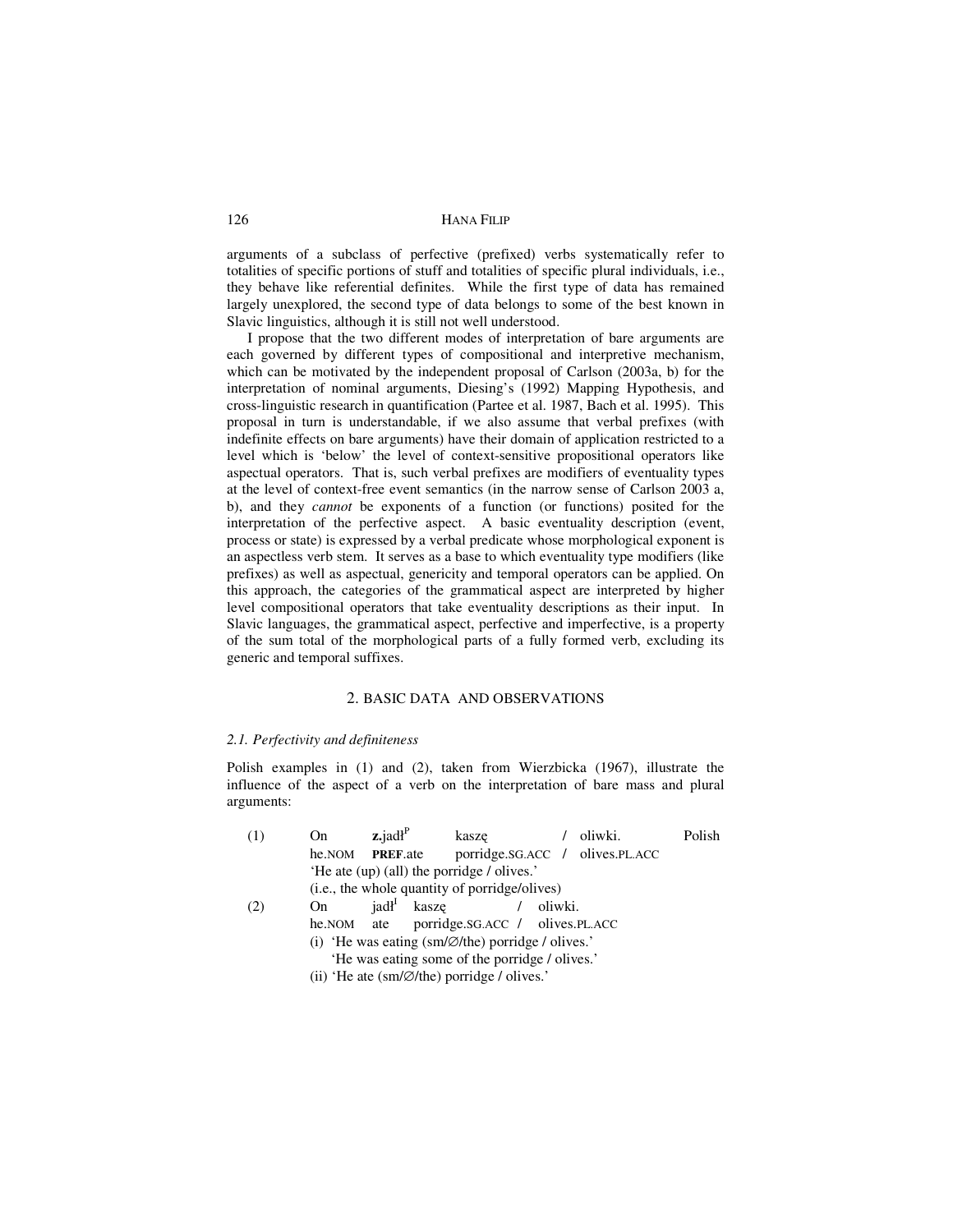(The superscripts 'I' and 'P' stand for the imperfective and perfective aspect of a verb.) Formally, (1) and (2) only differ in the presence of the prefix  $z$ - in the perfective verb in (1). Semantically, it only differs from the simple imperfective verb in (2) in aspectual semantics, because the prefix *z-* does not contribute any distinct idiosyncratic meaning of its own to the perfective verb. (Therefore, it is glossed with 'PREF'.) The perfective verb *zjadł* is interpreted as 'he ate up', 'he finished eating', that is, it has completed events in its denotation. In contrast, the imperfective verb *jadł* in (2) entails nothing about the event completion. This aspectual difference is correlated with a clear difference in the referential properties of bare direct object arguments in (1) and (2).

In (1), the reference is to "one object (a certain, definite, group of objects – the olives)" (Wierzbicka 1967, p.2238), and it is also entailed that the totality of this object was subjected to the event of eating (see also Wierzbicka 1967). Hence, the interpretation of 'olives' and 'porridge' here comes close to the interpretation of English NPs with the definite article *the* understood as referential definites, in combination with the universal quantifier *all* or some totality expression like *whole, entire* or *total*. Continuing (1) with something like "… and he did not finish eating them (= olives) all", or " … there are still some olives left" would result in a contradiction. That bare direct objects in (1) behave like prototypical referential definites can be shown with respect to anaphora, for example: (1) can be felicitously continued with "... they  $[=$  'olives'] had a bitter taste" and "... it  $[=$  'porridge'] was very sweat", whereby the referential identity is required between the pronoun and the bare direct object serving as its antecedent.

In the corresponding imperfective sentence (2), neither the definite nor the totality interpretation of bare nominals is enforced. Setting iterative and generic interpretations aside, 'porridge' and 'olives' may have the weak existential (*sm* or zero article), the definite referential or the partitive interpretation approximately amounting to *some of the porridge/olives*. Which interpretation will be chosen will depend on the linguistic and extra-linguistic context as well as the contextually determined interpretation of the imperfective sentence.

Examples like (1) and (2) are well-known, but what is often not accounted for is the fact that the perfective aspect does not always require that bare nominal arguments in its scope refer to one whole and specific individual (a single atomic individual, or an individual made up of some stuff or a plurality of individuals). First, the contrast between (1) and (3) shows that bare singular count nouns (here 'pear') and quantified DP's (here 'two olives') need not have a specific referent, although they do necessarily refer to totalities of individuals in question: i.e., two whole olives, a whole pear. Second, the contrast between (1) and (4) shows that the lexical semantics of the perfective verb matters. Specifically what matters is the thematic relation in which the direct object argument stands to the perfective verb. Intuitively, while the extent of a consumed object is directly related to the extent of an eating event, and vice versa (see  $(1)$ ), the extent of a moved object does not (on its own) define what it means to complete the event of moving it to some location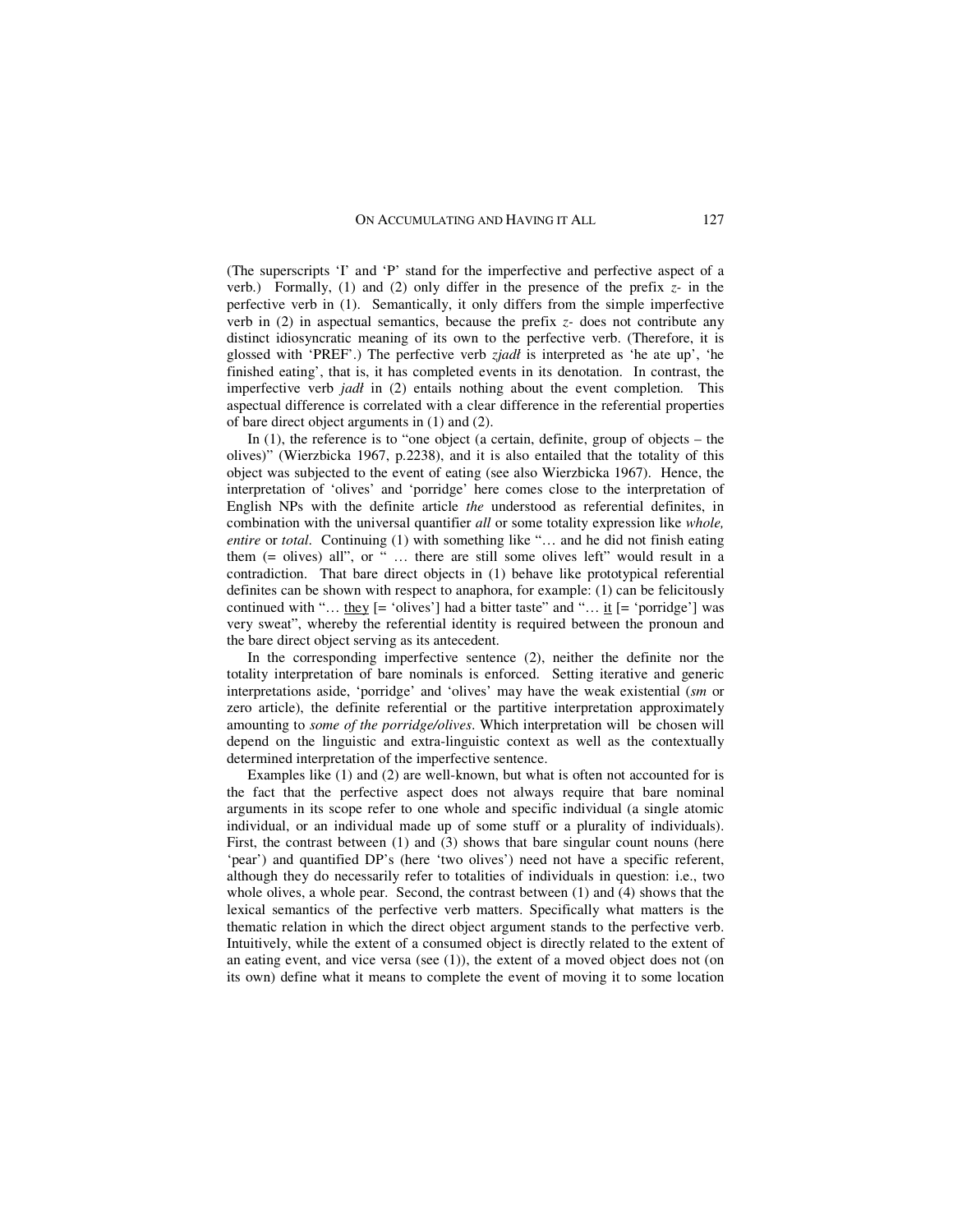(see (4)). Rather, the completion of the motion event in (4) is correlated with Jan's having covered the whole implicit path. Hence, the bare direct objects in (4) have no totality entailment and are not enforced to have a referentially specific interpretation.

| (3) | On |  |                                                            | <b>z</b> , jad <sup>P</sup> dwie oliwki / gruszkę. Polish |  |
|-----|----|--|------------------------------------------------------------|-----------------------------------------------------------|--|
|     |    |  | he.NOM <b>PREF.ate</b> two olives.PL.ACC / pear.SG.ACC     |                                                           |  |
|     |    |  | 'He ate (up) two whole olives / a/the whole pear.'         |                                                           |  |
| (4) |    |  | Jan <b>przy.</b> niósł <sup><i>P</i></sup> kaszę / oliwki. |                                                           |  |
|     |    |  | John DIR.carried porridge.SG.ACC / olives.PL.ACC           |                                                           |  |
|     |    |  | 'John brought (some/the) porridge / olives.'               |                                                           |  |

Third, the contrast between (1) and (4) also indicates that the totality entailment constitutes a necessary condition for the definite referential interpretation of bare nominal arguments. However, it is not a sufficient condition, given the possibility of the indefinite interpretation of the bare singular count argument in (3).

To summarize, there is a systematic variability in the referential properties of bare nominal arguments that depends on their count/mass properties and morphologically encoded number as well as on the aspectual and lexical properties of their governing verb.

## *2.2. Prefixes and weak indefinite interpretations*

Each verbal prefix in Slavic languages is associated with a range of contextually determined meanings, or Aktionsarten. (The German term 'Aktionsart', which was coined by Agrell 1908, literally means 'mode/manner of action'. In Russian linguistics, the corresponding term 'sposoby dejstvija' is used. For an overview of Russian Aktionsarten, see Forsyth 1970, Comrie 1976 and reference therein, for example.) Slavic verbal prefixes are famously homonymous and polysemous. One prefix can be applied to different (im)perfective classes of verbs with different semantic effects. Most prefixes have at least one use in which they express some weak indefinite quantificational notion, and closely related measurement notions. In Czech, such uses are attributed to sixteen verbal prefixes, out of the total nineteen listed in Petr et al. (1986, p.395ff.), a reference grammar published by the Czech Academy of Sciences. They concern some quantifiable dimension of the described eventuality, a dimension related to participants, time, and/or space, and also affective connotations regarding intensity, persistency, conation, and the like. Paradigm examples are the prefix *po-* and its converse *na-* in Czech, Polish and Russian. *Po-* in its attenuative use may be used with an effect close to a vague downward entailing cardinal quantifier like *a few* or *a little (of)* or a vague measure expression like *a (sufficiently/exceedingly) small quantity (of)*. In contrast, the prefix *na*- in its accumulative use has effects that are similar to a vague upward entailing cardinal quantifier like *a lot (of)*, or a vague measure expression like *a (sufficiently/exceedingly) large quantity (of)*. Which eventuality dimension is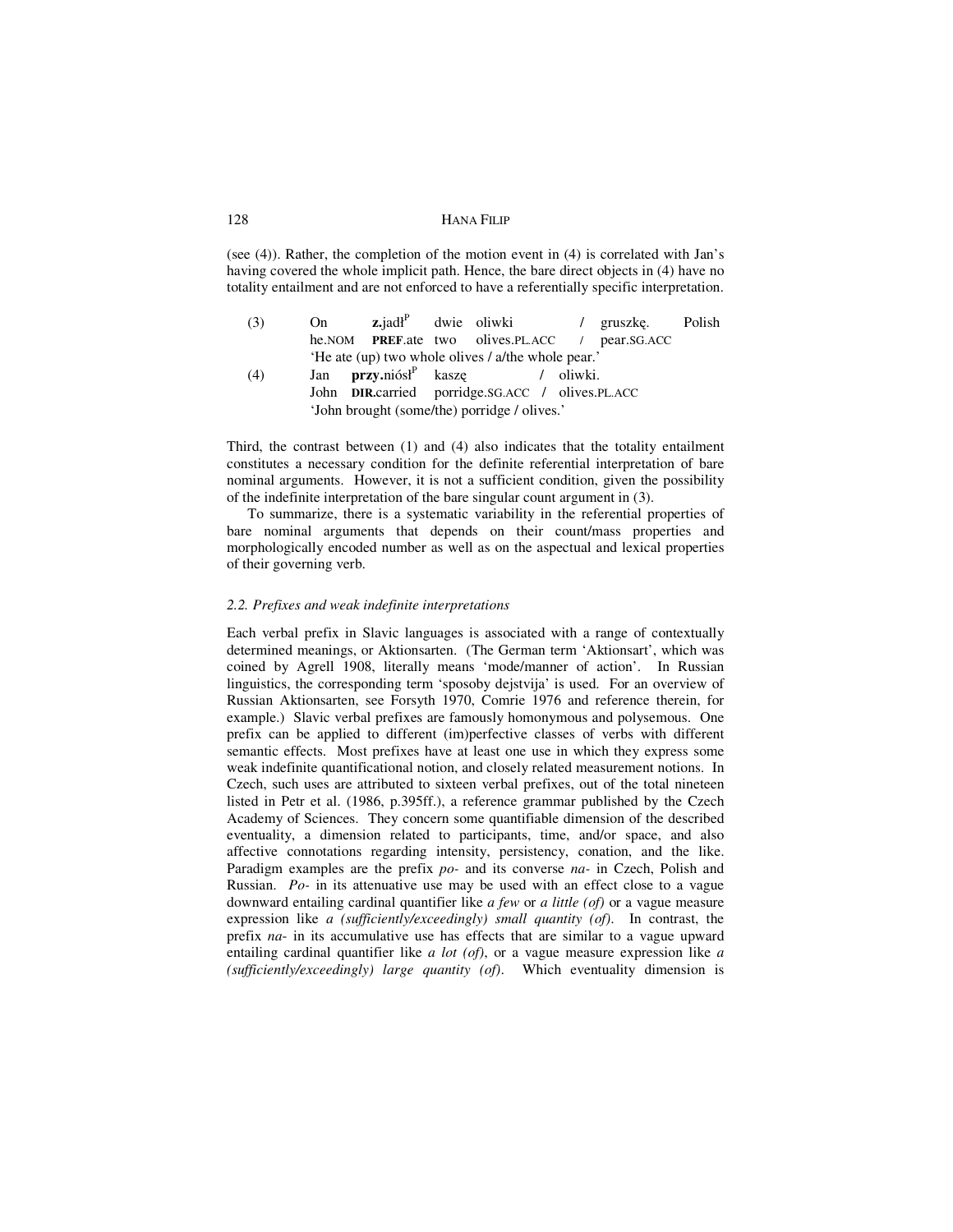quantified by a given use of a prefix depends on the lexical semantics of a verb to which the prefix is attached, and on the linguistic and extra-linguistic context.

To illustrate the referential and quantificational effects of verbal prefixes on bare nominal arguments, let us consider the Czech prefix *na-* in (5b):

| (5) | a. $D\check{e}$ lal <sup>1</sup> chyby.             |                            | Czech |  |
|-----|-----------------------------------------------------|----------------------------|-------|--|
|     | do.PAST mistake.PL.ACC                              |                            |       |  |
|     | 'He made / was making mistakes.'                    |                            |       |  |
|     | b. $\textbf{Na}.d\check{e}$ lal <sup>P</sup> chyby. |                            |       |  |
|     |                                                     | ACM.do.PAST mistake.PL.ACC |       |  |
|     | 'He made a lot of mistakes.'                        |                            |       |  |
|     |                                                     |                            |       |  |

The prefix *na-* is here glossed with 'ACM' following the traditional 'accumulative' Aktionsart classification. (5b) minimally differs from (5a) in the presence of the prefix *na-*, and only (5b), but not (5a), is semantically close to (5b'), which contains the weak determiner quantifier *mnoho* 'a lot (of)'.

| (5) | b'. U.dělal <sup>P</sup>     | mnoho chvb. |                                             | Czech |
|-----|------------------------------|-------------|---------------------------------------------|-------|
|     |                              |             | <b>PREF.do.PAST</b> a.lot.of mistake.PL.GEN |       |
|     | 'He made a lot of mistakes.' |             |                                             |       |

Given that the prefix *u*- in (5b') contributes no (clearly detectable) idiosyncratic meaning of its own to the perfective verb *udlal*, we may conclude that there is a semantic similarity between *na-* in (5b) and *mnoho* 'a lot (of)' in (5b'). However, unlike *mnoho* 'a lot (of)', *na-* is also associated with an adverbial, temporal, meaning of 'graduality'. (5b) strongly suggests that the mistakes were 'accumulated' in a gradual manner.

Although (1) and (5b) are superficially alike in so far as both contain a perfective verb formed with a prefix and a bare argument, there are substantial differences between them that stem from the difference in the semantic contribution of their prefixes. The prefix *z-* in (1) has no (clearly detectable) idiosyncratic meaning of its own, and the interpretation of bare nominal arguments is here determined by the lexical and perfective semantics of the prefixed verb. In contrast, in (5b), it is just the semantics of the prefix *na-* that crucially determines the interpretation of the bare nominal argument. Neither does (5b) entail that the described event reached some necessary end, beyond which it could not continue. Instead, (5b) is most naturally understood as meaning that the event simply terminated, and when it did, there were a lot of mistakes 'accumulated'.

The accumulative use of the prefix *na-* enforces an existential (weak indefinite) interpretation of a nominal argument introducing the individual variable that it targets. This is clearly manifested in the observation that *na-* (and its restrictive argument) cannot take scope over any other scope taking elements in a sentence. This is shown with negation in the Czech example (6):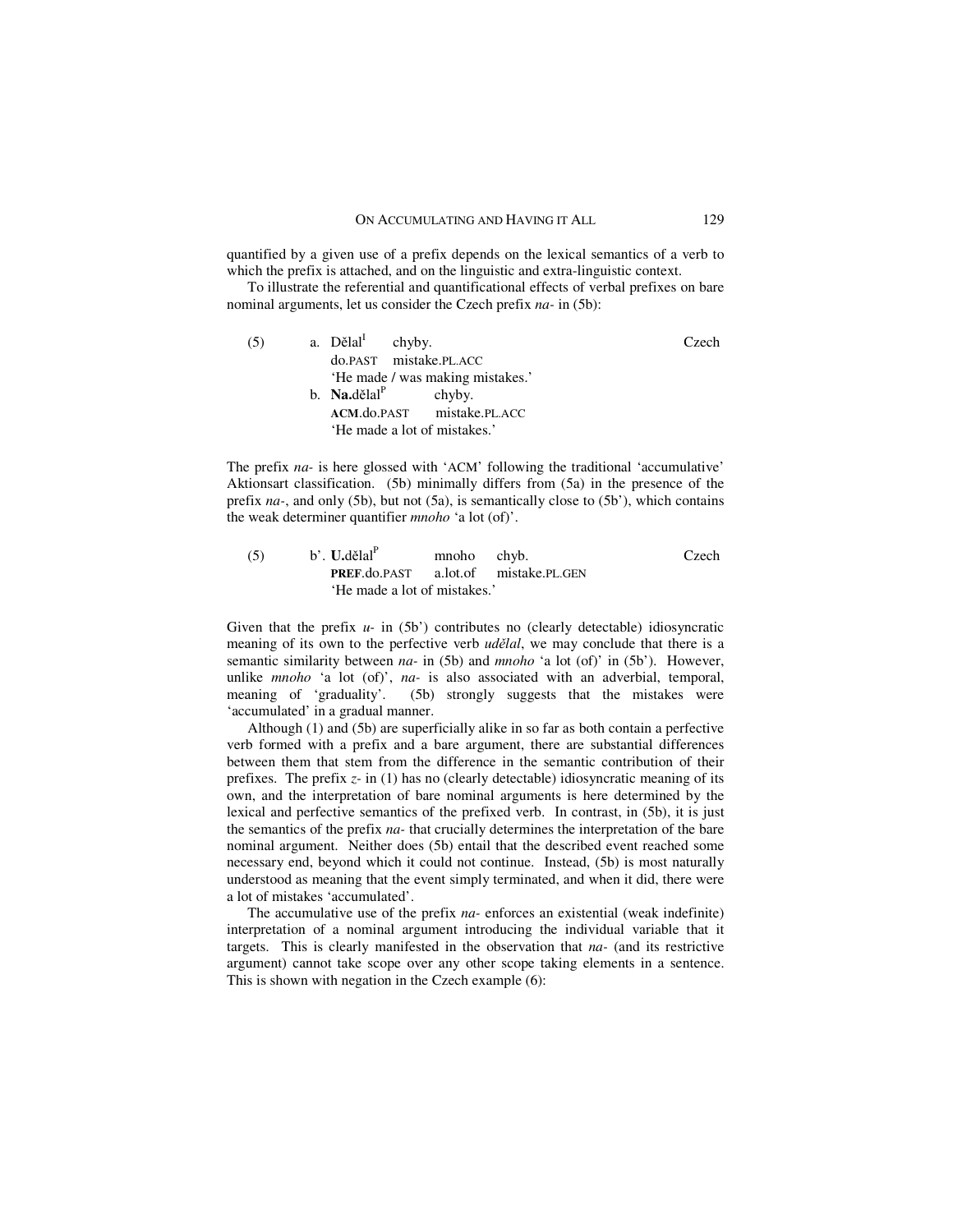(6) Ne.**na.**sbíral P vzácné známky, ale jen laciné kopie. NEG.**ACM.**collect.PAST valuable stamps but only cheap copies 'He did *not* collect *a (large) quantity of* valuable stamps, but only cheap copies.' NOT: 'There was *a (relatively large) quantity of* valuable stamps that

he did *not* collect, …'

This behavior is similar to that of incorporated nouns, which also take narrow scope with respect to other scope taking operators. For example, with respect to West Greenlandic, Bittner (1994) observes that "neither the incorporated noun nor its instrumental residue can take scope over any operator which c-commands the host verb at S-structure" (p. 118). Moreover, the restrictive argument of the prefix *na*that functions as the subject can freely occur post-verbally in the inversion construction, but it is odd in the pre-verbal position, as the Czech example (7) shows.

| (7) | a. Na.přijížděli <sup>P</sup>                    |    | tam         | anarchisté                   | z                                | Prahv.                    |  |
|-----|--------------------------------------------------|----|-------------|------------------------------|----------------------------------|---------------------------|--|
|     | ACM.arrive.PAST.3PL                              |    | there       | anarchist.PL.NOM from Prague |                                  |                           |  |
|     | 'There arrived a lot of anarchists from Prague.' |    |             |                              |                                  |                           |  |
|     | b. #Anarchisté                                   | Z. | Prahy       |                              | tam na.přijížděli <sup>P</sup> . |                           |  |
|     | anarchist.PL.NOM                                 |    | from Prague |                              |                                  | there ACM.arrive.PAST.3PL |  |

'A lot of anarchists from Prague arrived there.'

In *pro*-drop languages like Slavic languages, this behavior of post-verbal subjects is somewhat similar to the behavior of NPs in *there*-sentences (*there be NP (XP)* ) in English, where the subject inversion often has the effect of detopicalizing the subject. The postposed NP is taken to be associated with the novelty condition, which Prince (1992) characterizes in terms of the 'Hearer-new' informational status.

## *2.3. Main questions*

The data and observations in Sections 2.1 and 2.2 raise the following questions, which will be addressed in the rest of this paper:

- i. How do bare nominal arguments compose with perfective verbs?
- ii. What are the constraints for assigning the definite referential interpretation to bare mass and bare plural nominal arguments in the scope of the perfective aspect?
- iii. What are the constraints for associating a prefix with a given argument of a verb and its semantic effect on that argument?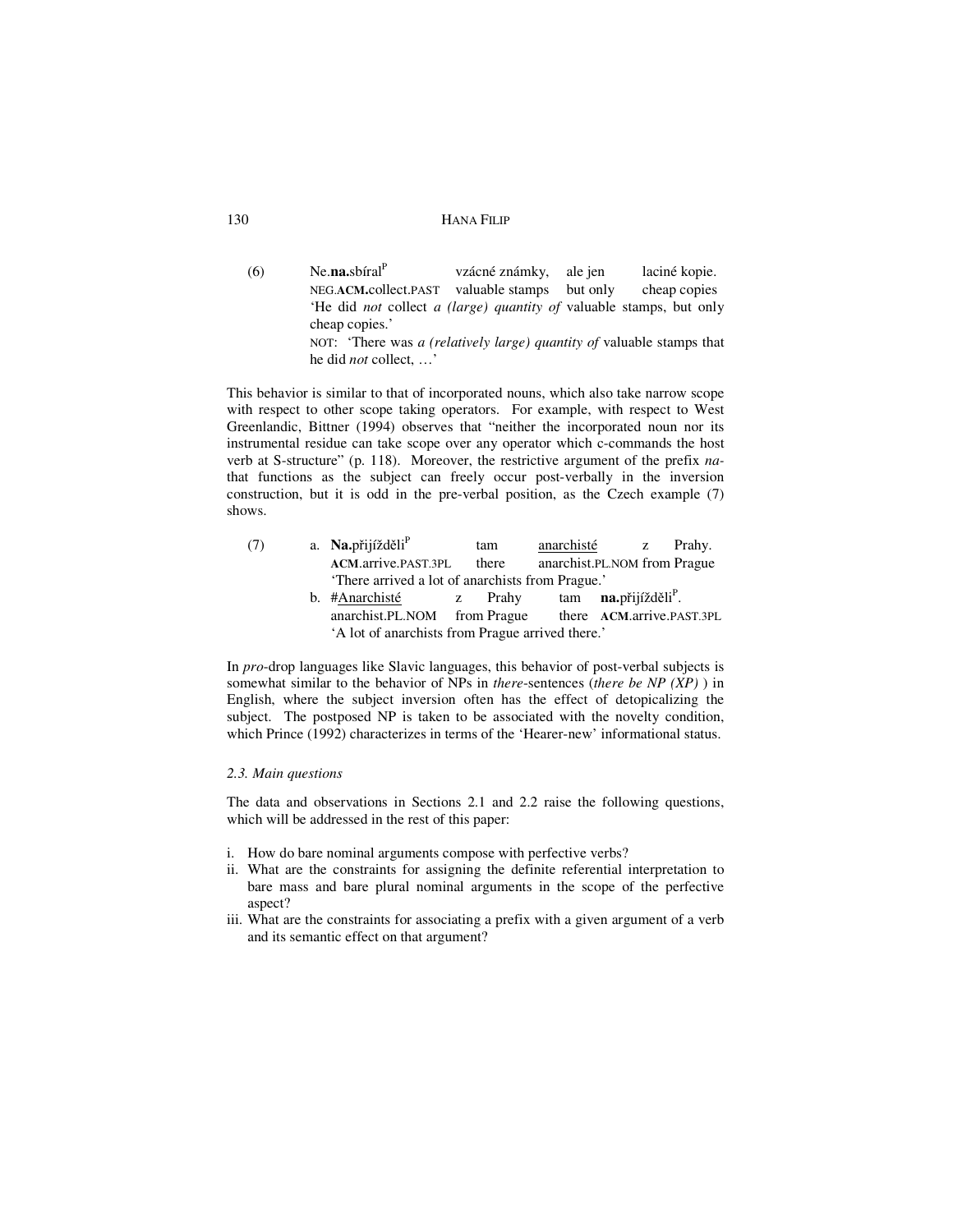#### 3. INTERPRETATIONS OF BARE NOMINAL ARGUMENTS

#### *3.1. Background assumptions*

I assume a semantic framework of event semantics that presupposes an ontology with individuals, times and eventualities as basic entities ('eventualities' in the sense of Bach 1981, 1986). All the three ontological domains have a semi-lattice structure that is (partially) ordered by the part relation ' $\leq$ ': ' $\leq$ ':  $\forall x, y \in U[x \leq y \leftrightarrow x \oplus y = y]$ . (For more details, see also Krifka this volume.) Following Bach (1981, 1986) and Parsons (1990), the domain of eventualities  $\mathcal E$  is a union of the set *S* of states, the set *P* of processes and the set *E* of events:  $\mathcal{E} = S \cup P \cup E$ . Examples of event predicates are *recover, grow up*, process predicates are *run*, *sleep*, and state predicates are *know, love*.

The lattice-theoretic framework allows us to capture direct structural analogies and interactions between the denotations of verbal and nominal predicates (see Taylor 1977, Mourelatos 1978/81, Bach 1981, 1986, Krifka 1986, 1992a and others). Bare mass and bare plural nominal predicates pattern with state and process predicates in so far as they are homogeneous, i.e., cumulative and divisive. Singular count nominal predicates pattern with (singular) event predicates in so far as they are quantized. The properties 'homogeneity' and 'quantization' are defined in (8a) and (8b). For the purposes of this paper, they can be taken as overlapping with the traditional distinction between atelic and telic predicates (which goes back to Garey 1957).

\n- \n (8) \n
	\n- a. HOM(P) ↔ DIV(P) ∧ CM(P)
	\n- $$
	CM(P) ↔ \forall x, y[P(x) ∧ P(y) → P(x \oplus y)] ∧ \exists x, y[P(x) ∧ P(y) ∧ \neg x = y]
	$$
	\n- $DIV(P) ↔ \forall x, y[P(x) ∧ y < x → P(y)]$
	\n- b. QUA(P) ↔  $\forall x, y[P(x) ∧ P(y) → \neg y < x]$
	\n- '<': proper part relation:  $\forall x, y \in U \{x < y \leftrightarrow x \leq y \land x \neq y\}$
	\n- ' $\oplus$ ': binary sum operation, a function from UxU to U.
	\n\n
\n

(8a) is based on proposals in Krifka (1992a), Moltmann (1991) and Kiparsky (1998), (8b) on Krifka (1998). *P* is a variable over nominal predicates *x* and *y* are variables that range over individuals. With small modifications, (8a-b) are straightforwardly applicable to verbal predicates, with *P* standing for a variable over verbal predicates, and using *e* and *e'* for variables ranging over eventualities. The properties of 'quantization' and 'homogeneity' are thus properties of predicates of eventualities, i.e., properties of second order.

Given that bare nominal arguments in Slavic languages can function as definites or indefinites, as we have seen in Sections 2.1 and 2.2, it might be proposed that they are ambiguous or indeterminate with respect to (in)definiteness. Following arguments made for Czech by Filip (1993/99, 1997) and for Russian by Dayal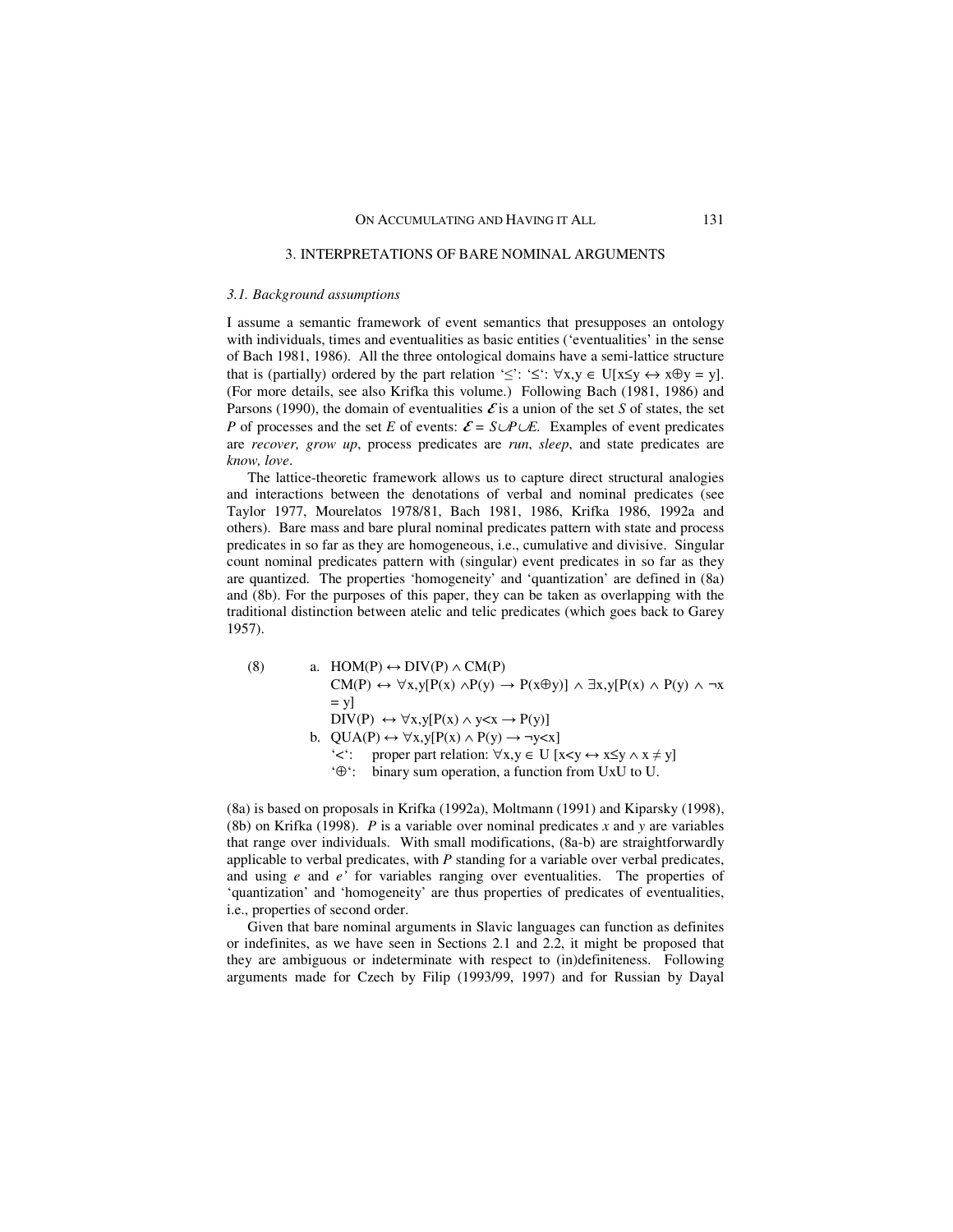(2004), I reject both the ambiguity and indeterminacy proposals. Instead, I adopt a version of the Neo-Carlsonian kinds approach in Chierchia (1998) and assume that common nouns in Slavic languages uniformly denote properties in their basic lexical meaning: namely, they are of the predicative type  $\langle e, t \rangle$  (and  $\langle s, \langle e, t \rangle$ ). Their phrasal projections can shift through available type shifting operators, although not (entirely) freely despite the fact that there are no overt articles (as proposed by Dayal 2004 for Russian and Hindi, contrary to Chierchia's 1998 original claim). There is one type shift to the generalized quantifier by  $\exists$ , and three type shifts to the argumental type *e*: namely, the nominalization *nom* (Chierchia 1998), the iota operator  $\iota$ , and the sigma operator  $\sigma$ . The four type-shifters can be introduced as a lexical operation on predicates (cf. Carlson (1977)) or they can apply on demand as a local adjustment triggered by an argument type mismatch.

*Nom* differs from  $\iota$  and  $\sigma$  in intensionality. *Nom* derives kind terms from (predicative) common nouns:  $\langle s, \langle e, t \rangle \rangle \Rightarrow \langle s, e \rangle$ , whereby  $P \Rightarrow \lambda w \cdot P(w)$ . Nom is a function from properties to functions from situations to the maximal entity that satisfies that property in a given situation. The value of *nom* thus varies from situation to situation. In contrast,  $\iota$  and  $\sigma$  are constant functions to a contextually anchored maximal entity:  $\langle e, t \rangle \implies$ . Traditionally, *t* is used for singular count definite descriptions, hence  $tx\phi\{x\}$ , if  $\phi\{x\}$  is true of exactly one *x*. The operator  $\sigma$  is here used for plural definite descriptions, as in Link (1998), and also for mass definite descriptions, so that  $\alpha x \phi(x)$  translates 'the individuals that  $\phi$ ' and 'the stuff that  $\phi$ , where *x* is true of pluralities and masses, respectively. Proper plural predicates are defined in (9a) and mass terms in (9b), following Link (1998, p.135ff. and 345ff.):

(9) a.  ${}^{*}\text{Pa} \leftrightarrow {}^{*}\text{Pa} \land \neg \text{Ata}$  (proper plural predicate of P) b.  ${}^{m}Pa \leftrightarrow \exists y$ (\*Py ∧ a **T**  $iz(z \triangleright y)$  (mass term correspondent to P)

In (9a-b), *a* stands for an individual term, *y* and *z* for variables,  $*P$  for a plural predicate, *Ata* for 'a is an atom', **T** for 'is a material part of', and ' $\triangleright$ ' for 'constitutes or makes up'. The sigma operator is insensitive to atomicity and the sigma term refers to the maximal or largest individual in the extension of a given predicate, which is unique in the domain of universe. Hence, the sigma term is of the individual type *e*. The sigma operator is taken to interpret the definite article like *the* in English, for example, which implies that *the* is not an expression of quantification. This is motivated by the observation that *the* does not entail universality or anything about a particular quantity, as Krifka (1992b) and Partee (1995, p.581, and 1999) propose.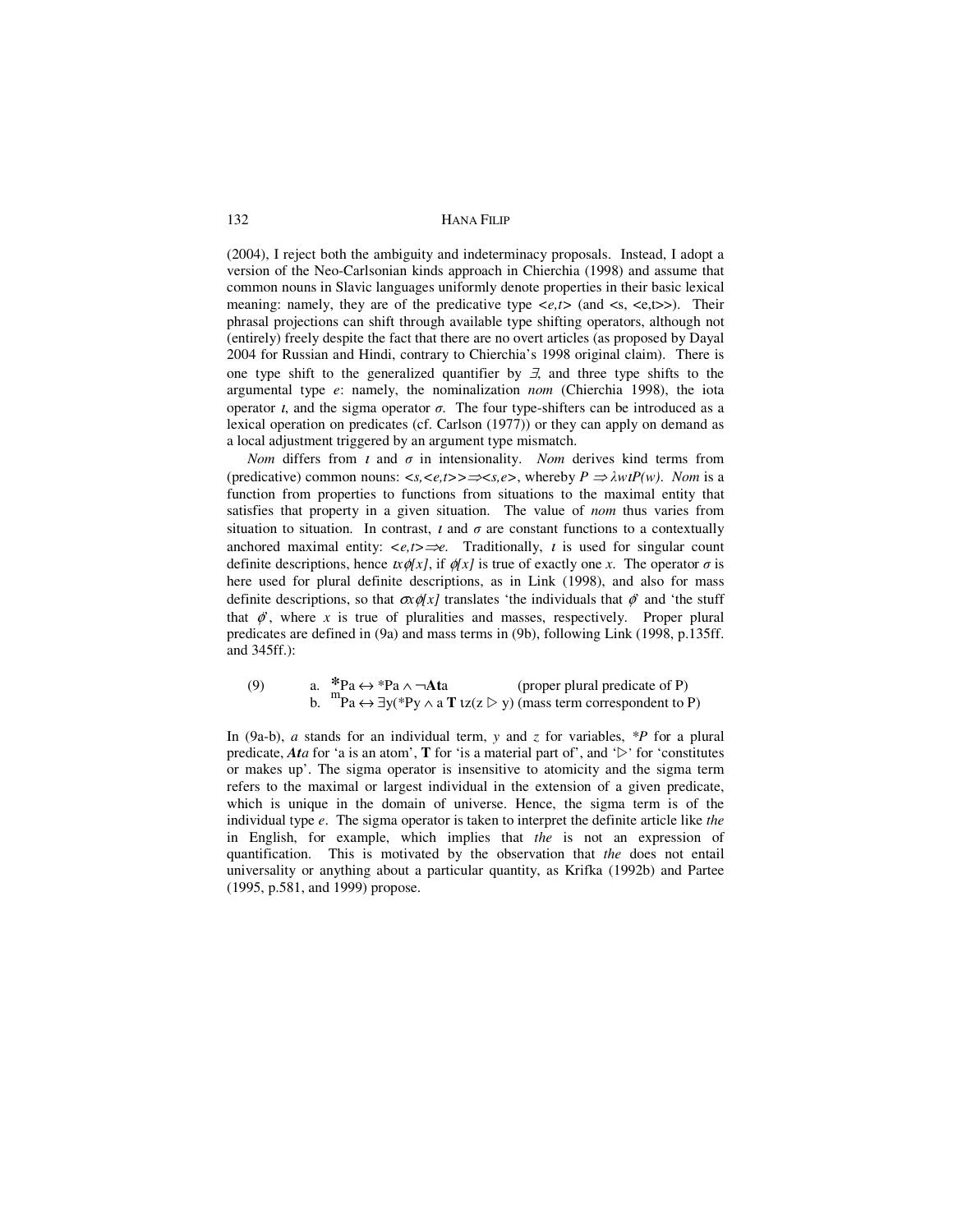#### *3.2. The missing link: 'Incremental Theme' thematic property*

#### *3.2.1. Perfectivity and definiteness*

In Slavic languages, interactions between verbal predicates and nominal arguments are tied to only a certain class of predicate-argument relations. The same holds for Germanic languages. For example, the quantized nominal argument *an apple* determines the quantized (or telic) interpretation of the VP in *John ate an apple*, but not in *John carried an apple*. For Germanic languages, there have been a number of proposals to characterize the nature of the relevant class of predicate-argument relations. Verkuyl (1972) was the first to identify it as the 'ADD-TO' relation (see also Verkuyl 1993, 1999 for further elaborations and new proposals). Tenny (1987, 1994) describes it as the 'measuring out' relation, and Jackendoff (1996) refers to it as the 'structure-preserving' relation, for example. Here, I build on Krifka's (1986, 1992a) and Dowty's (1991) lattice-theoretic proposal, which locates the source of the interactions in the lexical semantics of verbs that have meanings involving a homomorphism between (the part structure of) their Incremental Theme argument and (the part structure of) their event argument. (The term 'Incremental Theme' was coined by Dowty (ibid.) and its mereological underpinnings defined by Krifka (ibid.). Krifka also provides an account of the definite interpretation of bare Incremental Theme arguments in the scope of the perfective aspect in Czech.) For example, in *ate an apple*, every part of eating of an apple corresponds to a part of an apple, and vice versa. Since *an apple* is quantized, *ate an apple* will be quantized (or telic). Such a one-to-one mapping does not obtain between the denotation of *an apple* and *carried an apple*, and consequently the quantized argument *an apple* does not enforce the quantized (or telic) interpretation of *carried an apple*.

Assuming the Incremental Theme property, the following pattern emerges in our initial Polish examples (1)-(4): (i) *All and only* the direct object arguments that are linked to the Incremental Theme of a perfective verb denote totalities of individuals or stuff (see (1) and (3) vs. (2) and (4)); (ii) *all and only* bare mass and bare plural Incremental Theme arguments must *also* receive the definite interpretation (see (1) vs. (3)): they refer to *totalities* of *specific* portions of stuff and *totalities* of *specific* plural individuals. Neither the totality nor the definite interpretation is enforced for the bare direct object argument of the perfective verb that is not linked to the Incremental Theme in (4).

I propose to represent the semantics of perfective verbs (simple or prefixed) by means of the *TOT* predicate modifier, standing for 'totality of the event', or *celostnost' deistvija* in traditional Russian linguistics: *PERF:*  $(P)(e) \rightarrow TOT(P)(e)$ . The mereologically based definition, based on Krifka's (1997) notion of a 'maximally separated entity', is given in (10):

(10)  $TOT(P)(e)$ , *e* is a total (atomic) event of type *P* if  $P(e)$ , and for all *e'* with  $P(e')$  and  $e \le e'$ , it holds that every  $e'$  with  $e' \le e'$  and  $\neg e \otimes e'$  is not adjacent to *e*.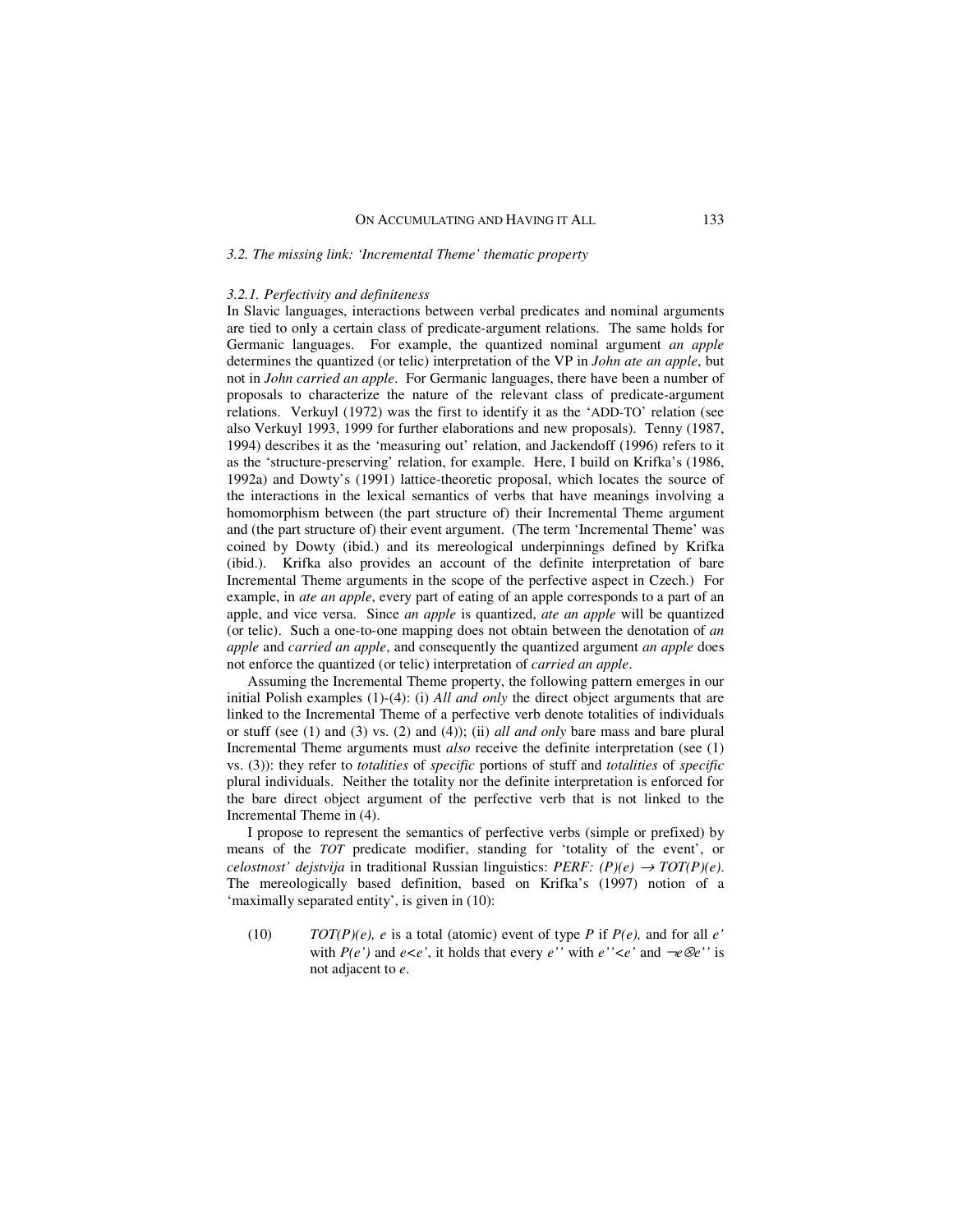a. TOT# $(P)(e) = 1$  if TOT $(P)(e)$ , where '#' is the atomic number function: If At(e), then  $#(e) = 1$ ; if  $\neg e \otimes e'$ , then  $#(e \oplus e') = \#(e) + \#(e')$ b.  $\forall e, e'[\neg e \otimes e' \rightarrow TOT\#(P)(e \oplus e') = TOT\#(P)(e) + TOT\#(P)(e')]$ 

In (10), *P* is a variable over predicates of eventualities and *TOT* is a second order property of predicates of eventualities. The effect of *TOT(P)* is to individuate atomic events in the denotation of a perfective verb, given that it is required that no two events in the denotation set of a given predicate *P* overlap. Intuitively, *TOT(P)* denotes events each of which is conceived as "a single whole without distinction of the various phases that make up that situation" (Comrie 1976, p.16). Thus, (10) is related to traditional characterizations of the semantics of perfectivity going back to erný (1877), Razmusen (1891), Saussure (1916 [1978]), Maslov (1959), Sørensen (1949), Dostál (1954), Isačenko (1962), among others. This also means that perfective verbs that denote completed, culminated events, or events with result states and goals of various kinds are just a special case in the class of perfective verbs as a whole. The same holds for perfective verbs that take the Incremental Theme argument (see also Filip 1993/99). Of course, *TOT(P)* is also a part of the logical structure of perfective verbs denoting transitions into and out of processes and states. Take, for example, the Czech perfective verb *zamilovat se* 'to fall in love', derived from the imperfective individual-level verb *milovat* 'to love'. The perfective verb has an inchoative meaning and asserts that the transition into the state of loving is viewed in its entirety. Generally, if a given state of affairs is represented by a verbal predicate in its entirety, there must be some limits imposed on its (temporal or spatial) extent, and consequently, it must be quantized. The perfective verb z*amilovat se* 'to fall in love', for example, is quantized, since no proper part of the transition into the state of loving can count as that (whole) transition: If it took Bill two weeks to fall in love with Mary, he did not fall in love with her in the first two days. *Zamilovat se* 'to fall in love' is not cumulative, since two distinct events of falling in love amount to a sum event of falling in love twice. *TOT* is taken to be the property of predicates expressed by perfective verbs, i.e., by fully formed perfective verbs (finite and non-finite). As was argued elsewhere (see Filip 2000 and 2004, for example), the formal category of 'perfectivity' in Slavic languages cannot be consistently associated with a clearly identifiable set of aspectual affixes, *solely* dedicated to marking of the perfectivity of a verb in *all* of their occurrences.

As has been observed, the totality entailment is a necessary condition for the referentially definite interpretation of bare mass and plural Incremental Theme arguments of perfective verbs, as in our initial examples (1) and (3). The totality entailment associated with the Incremental Theme argument here straightforwardly follows from the *TOT* modifier in the logical structure of the main perfective verb and the object-event homomorphic mappings that define the Incremental Theme relation. Given that the perfective verb has total events in its denotation, the mappings dictate that the Incremental Theme argument must refer to totalities of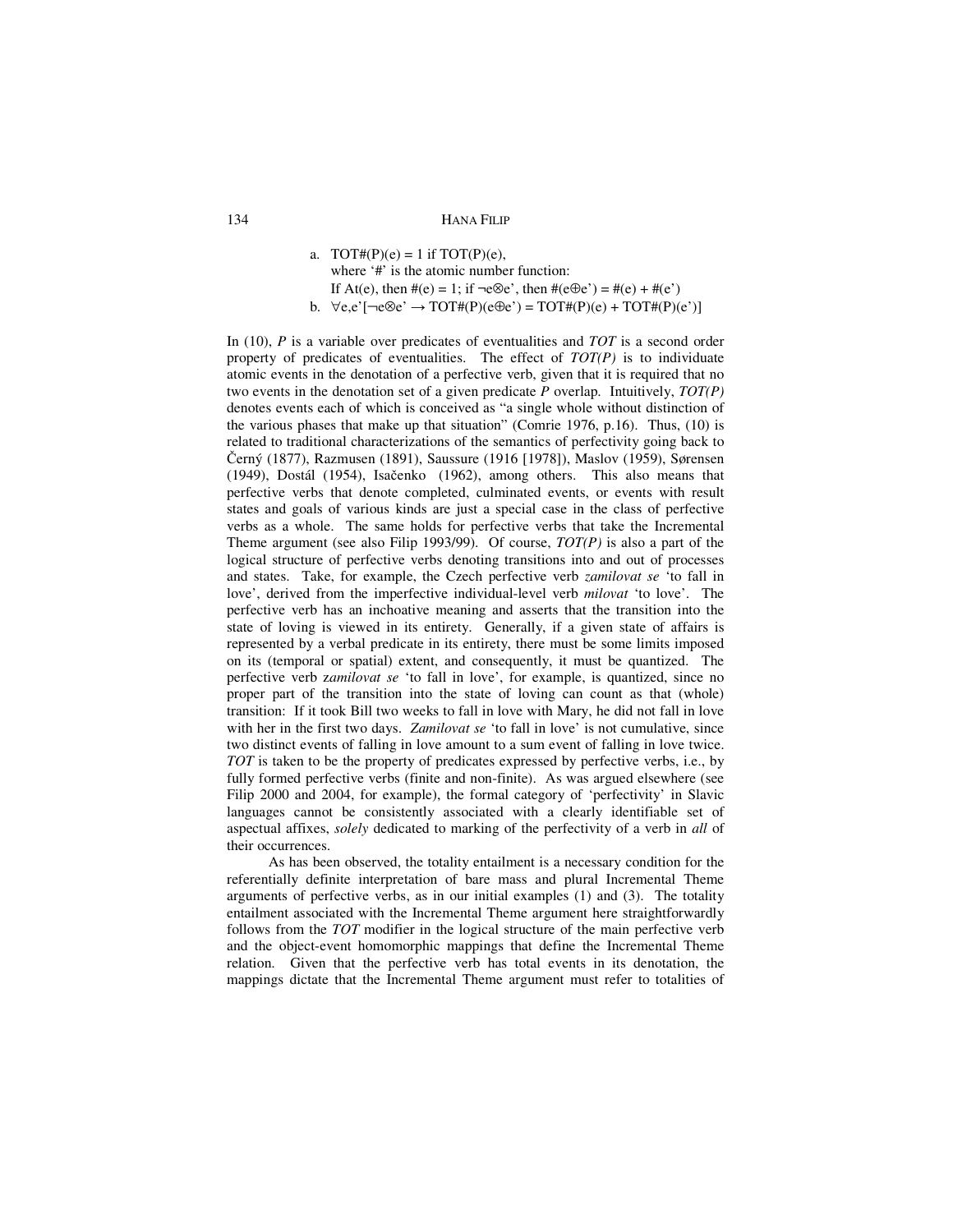objects falling under its description. Crucially, the interpretation of the bare Incremental Theme argument is here just affected by the *TOT* modifier, given that the morphological structure of the perfective verb contains no morphemes contributing quantificational or modal components that could also have effects on its interpretation. Hence, I propose that bare mass and bare plural nominal argument can serve as Incremental Theme arguments of a perfective verb of this type only after a type-shift by means of the sigma operator. Totalities of stuff or pluralities in the denotation of nominal predicates are standardly represented by means of the  $\sigma$ operator, introduced in Section 3.1. It shifts a common noun like the Polish *oliwki* 'olives' from its basic meaning **olives'**, which is of the predicative type *<e,t>*, to the maximal, and hence definite, interpretation σ**\***x**.olives'**(x) '(all) the olives' of the individual type  $e$ , the appropriate argumental type.  $(1)$  with the bare plural noun 'olives' will contain (11) as part of its logical representation:

 $[On \text{ zjadt} \text{ oliwki}] =$ ∃e∃y[y=σ**\***x(**olives'**(x)) ∧ IncTheme(e)=x ∧ Agent(e)=**he'** ∧ TOT(**eat'**)(e)]

The  $\sigma$ -operator is here directly introduced into a logical representation of the perfective predicate *zjadł* as a local operator over the variable introduced by an Incremental Theme argument. This makes sense given that the maximal, and hence definite, interpretation of the Incremental Theme argument directly follows from the lexical and aspectual properties of its governing perfective predicate, and nothing else.

Now, in (3), we have seen that bare singular count predicates may have an indefinite interpretation, even when they serve as Incremental Theme arguments of perfective verbs that require that they have a totality entailment. However, the definite interpretation is here also possible. How do we derive the right argument interpretation for singular count predicates of perfective verbs, as in  $(3)$ ? The  $\sigma$ operator is excluded as a possible covert type-shifter, because it is here undefined for singular count predicates (see also Bittner and Hale 1995 and Filip 1996), *nom* is also excluded, because it derives kind terms, but the perfective sentences discussed here express episodic statements about *instances* of a kind, and their Incremental Theme argument is object-level. This means that we have two covert type-shifts available,  $\exists$  and  $\iota$ .

Ignoring details that are not relevant for the current purposes, (3) may be interpreted as in (12b), where the singular count noun 'pear' has a definite interpretation, or as in (12c), where it has an indefinite interpretation:

(12) a. *On zjadł*<sup>*P*</sup> gruszkę. - 'He ate (up) a/the whole pear.' [= 3] b.  $\exists e \exists y[y=x(\text{pear'}(x)) \land \text{Inc} \text{Then}(e)=x \land \text{Agent}(e)=he' \land$  $TOT(**pear**<sup>*</sup>)(x) \wedge TOT(**eat**<sup>*)(e)]</sup>$ c. ∃e∃x[IncTheme(e)=x ∧ Agent(e)=**he'** ∧ TOT(**pear'**)(x) ∧ TOT(**eat'**)(e)]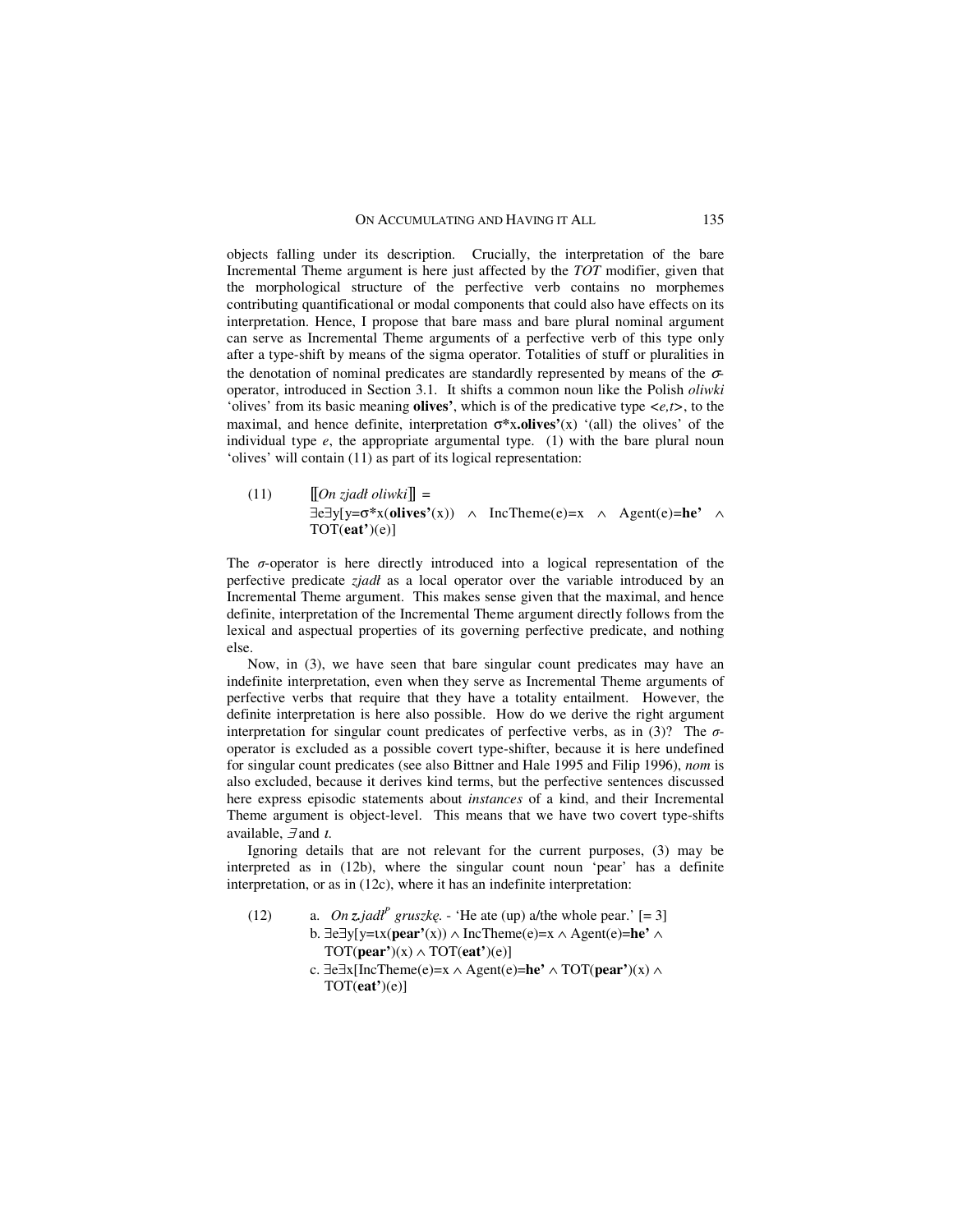In (12b,c), *TOT(pear')(x)* is defined, because *TOT(eat')(e)* is, and because 'pear' stands in the Incremental Theme relation to the verb 'eat'. This also presupposes that we define the total atomic individual  $TOT(P)(x)$ , in analogy to the total atomic event in (10).

Why must bare mass/plural nouns, but not bare singular count nouns, have the definite referential interpretation when they function as Incremental Themes of perfective verbs that impose the totality interpretive requirement on them? Making an assertion about some individual in its entirety presupposes that the individual is well-demarcated. However, bare plurals and bare mass terms take their denotation from a non-atomic lattice structure. An assertion about their totality is felicitous to the extent that a suitable maximal individual can be identified in the domain of discourse: the maximal individual sum in the extension of a bare plural predicate and the maximal fusion of all quantities that fall under the bare mass predicate. Such maximal objects are unique, therefore, anchoring bare plurals and bare mass terms to such maximal objects in the domain of discourse amounts to their having the definite referential interpretation. In the case of singular count nouns, the totality interpretation can be directly assigned with respect to the canonical boundaries inherent in their atomic unit-structure (at least if we disregard singular count nouns like *sequence* or *ribbon*, whose unit-structure is contextually determined). Since no contextual anchoring is required, the definite interpretation is not mandatory either.

#### *3.2.2. Prefixes as expressions of vague measure functions*

We have seen that Slavic verbal prefixes have uses in which they function as verbinternal operators that have direct effects on the phrasal syntax and semantics of nominal arguments. In so far as they have meanings that are related to measure and cardinality, but also to quantification and distributivity, they belong to a subtype of A(dverbial)-quantifiers, namely, lexical A-quantifiers in the sense of Partee (1991, 1995). As the most general hypothesis, Filip (2001) proposes (13):

(13) Slavic verb-internal operators do *not* express *essentially quantificational* notions, i.e., notions that *require* tripartite structures corresponding to generalized quantifiers at any level of representation.

Slavic verbal prefixes share four properties with lexical A-quantifiers. First, they are directly applied to a predicate at a lexical level, and they often have no compositional semantics.

Second, they have morphological, syntactic, and semantic effects on the argument structure of a derived predicate. (Such effects can be characterized by lexical rules in the sense of Dowty 1979.)

Third, their semantic value typically combines some quantificational force with adverbial meanings: namely, temporal, spatial, and manner, for example.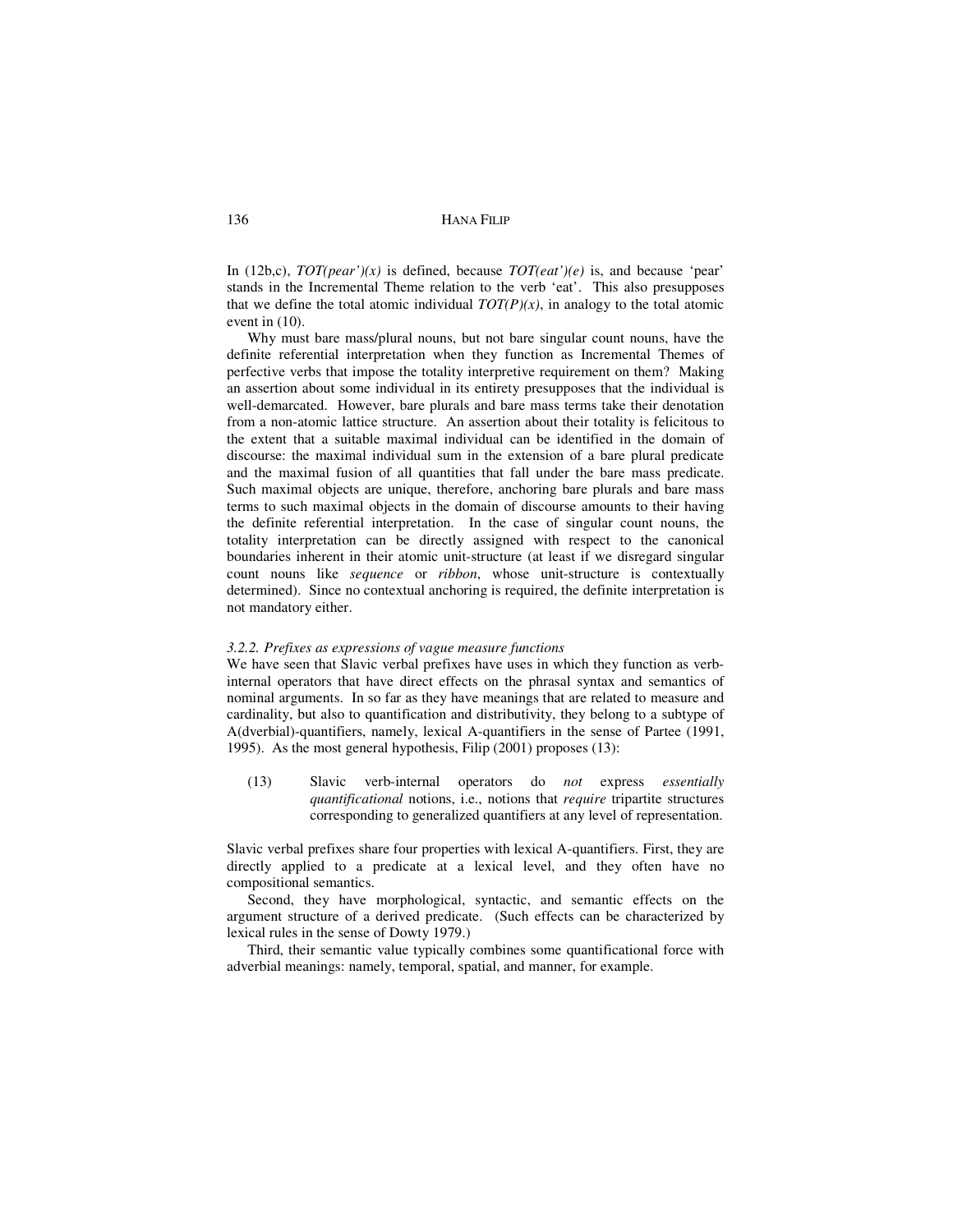Fourth, their effects are strictly local, limited to a verb and its arguments, excluding optional adjuncts, and they exhibit striking preferences with regard to the selection of the predicate's argument they target for their semantic effect. We can illustrate this point with the Czech example (5b): Here, the prefix *na-* selectively targets only the individual variable introduced by the bare plural nominal argument 'mistakes', that is, 'He made *a lot of mistakes*' is the only meaning that (5b) can have. Other logically possible meanings are impossible or not enforced here. For example, (5b) would not seem to be necessarily/readily understood as 'There were *many/frequent occasions* on which he made mistakes', which means that *na-*, does not here function as an adverb of quantification that would bind the event variable introduced by the main episodic predicate to which it is attached. Neither does (5b) necessarily mean 'He made mistakes *for a long time*', 'He spent *a lot of time* making mistakes', etc., hence *na-* does not necessarily function as a vague temporal measure over the temporal variable associated with the temporal trace of the described eventuality.

These four properties of the relevant uses of Slavic prefixes can be taken as motivating their analysis in the general context of the cross-linguistic research on quantification and closely related notions like measure and distributivity in natural languages. In the research framework proposed by Partee et al. (1987) and Bach et al. (1995, and references therein) two main types are distinguished: D-quantification expressed by determiner quantifiers and A-quantification which subsumes a large and heterogeneous class of expressions that are external to a DP. A-quantifiers syntactically form a constituent with some projection of the lexical category Verb and include adverbs of quantification, such as *usually, always* (see Lewis 1975), auxiliaries, various argument-structure adjusters and verbal affixes.

Let us now turn to the measurement uses of Slavic prefixes, as exemplified by the Czech accumulative prefix  $-na$  in (5b), (6) and (7). First, measure prefixes derive nominal meanings that are weak indefinite, as was illustrated with the Czech *na-* in (7).

Second, just as other measure expressions, measure prefixes welcome homogeneous predicates as their input: i.e., the nominal argument they target for their semantic effects is a bare mass or a bare plural predicate, at least in the default case. (See also below for further constraints.) They exclude bare singular count nouns as well as most quantified nominal arguments. For example, the Czech prefix *na-* excludes singular count NPs/DPs as ungrammatical: cp. \**nadlal P chybu* (mistake. SG.ACC) – \* 'he made a lot of a mistake'. It also excludes arguments that are quantified with the universal determiner quantifiers *všechen* 'all' and *každý* 'each'.

Third, the constraints for associating a verbal prefix (used with a vague measure or cardinality meaning) and the appropriate nominal argument can be stated over the thematic argument structure of a verb to which the prefix is attached: namely, the prefix is 'linked' (in the sense of Aissen 1984, p.5) to the variable introduced by the (Incremental) Theme argument. Given the length limits on this paper, the Czech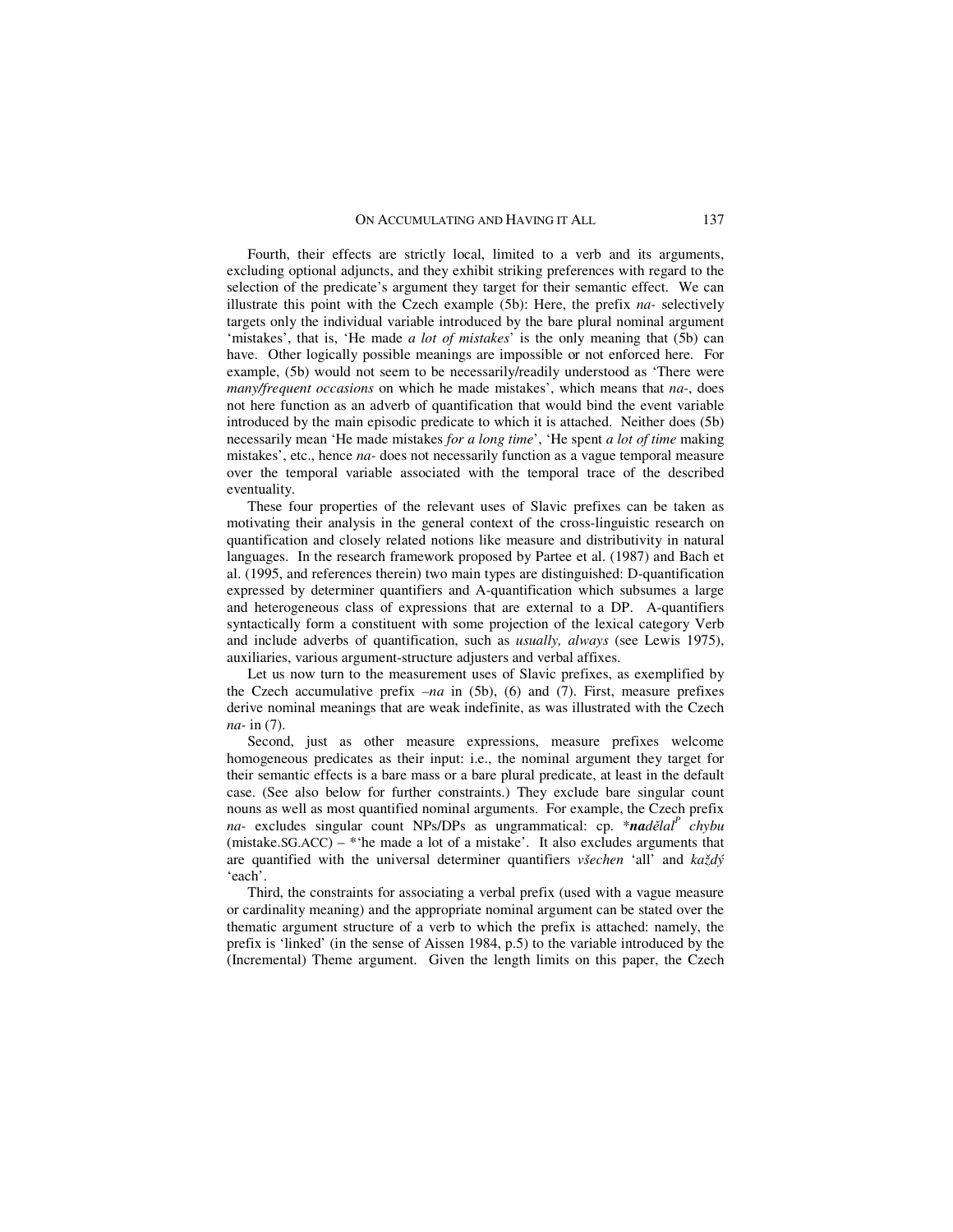examples in (5b) and (7) will have to suffice to illustrate the (Incremental) Theme restriction here.

One way of capturing the input-output constraints of verbal prefixes used as lexical A-quantifiers is to treat them as expressing non-standard extensive measure functions. That is, their contribution is on a par with measure expressions like *a large/small quantity of, a large/small piece of*. (See also Filip 1992 and 2000 for a previous related analysis, and a similar proposal by Piñón 1994 for the accumulative Polish prefix *na-*.) The general definition of an extensive measure function is given in (14), following suggestions in Krifka (1998). (15) represents the measurement part of the meaning of the prefix *na-*, as used in (5b). (16) illustrates the application of *na-* to *chyby* 'mistakes', given here in the nominative citation form:

- (14) MEAS is an extensive measure function iff:
	- (i) MEAS is additive:
	- if ¬x⊗y, then MEAS(x⊕y) = MEAS(x) + MEAS(y);
	- (ii) MEAS has the property of commensurability: if  $MEAS(x) > 0$  and  $y < x$ , then  $MEAS(y) > 0$ .
- 
- (15)  $\text{[}na-\text{]}=\lambda P\lambda x[P(x) \wedge \text{MEAS}(x)=n_{\text{C}} \wedge n_{\text{C}} \ge r_{\text{C}}\text{]}$ (16)  $\text{[ln}a\text{]} (\text{[}chyby\text{]})\text{]} = \lambda P \lambda x [P(x) \wedge \text{MEAS}(x) = n_c \wedge n_c \ge r_c] (\lambda x [\text{mistakes'}(x)])$  $= \lambda x$ [**mistakes'**(x)  $\wedge$  MEAS(x)=n<sub>C</sub>  $\wedge$  n<sub>C</sub>  $\geq$  r<sub>C</sub>]

In (15), MEAS is some indeterminate measure function, *x* is the object measured, *P* is true of *x*, whereby  $P$  is homogeneous (a plural or a mass property, see also (8a) above). What counts as 'a (relatively) large quantity' or 'a lot' differs from context to context, hence  $n_c$  (a positive integer) is the contextually determined amount of  $x$ , and  $r_c$  stands for a contextually determined expectation value related to the quantity measured. The amount  $n_c$  of  $x$  is equal or greater than the contextually determined expectation value  $r_c$ . Given that  $(15)$  presupposes that the intended amount of measured objects is fully recoverable from a given context, and specifiable in terms of some natural number, the prefix will yield nominal arguments that behave like quantized arguments, in compliance with the definition of quantization given in (8b). (For discussions of the quantization property in connection with NP's formed with non-standard measure expressions like *a quantity (of)* and vague cardinal quantifiers like *a lot (of)* see Zucchi and White 1996, Krifka 1998, Filip 2000 and Rothstein 2004.) While in the default case, measure prefixes select for homogeneous nominal arguments, they can also be combined with measured and quantified nominal arguments, just in case the quantity specification of the prefix and the nominal argument match. For example, the accumulative *na*- in Slavic languages is compatible with any expression of quantity or measure that 'matches' its meaning of a relatively large measure or quantity: e.g., in Czech, weak adverbial quantifiers like *mnoho* 'a lot of', *hodně* 'a lot of', nominal quantifiers like *hromada* (fem. sg. nom) 'a pile of, a heap of'. It is also compatible with cardinal numerals that indicate a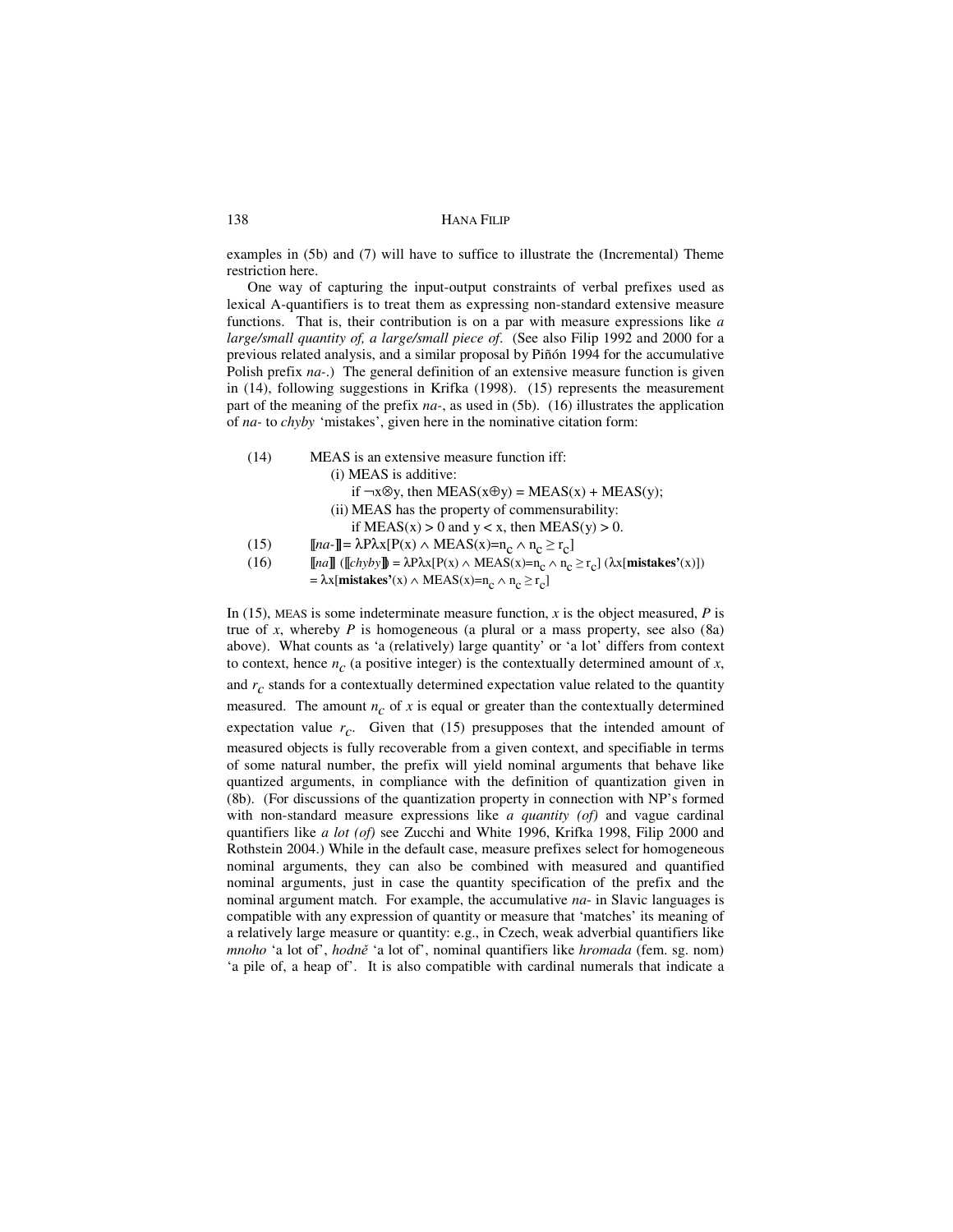quantity that is considered to be large in a given context, as in the Russian example: *Za étot sezón Ivan nabégal P trechsót kilométrov* 'During this season he ran up three hundred kilometers' (cf. Isačenko 1960, p.248). (For more examples see Filip 1992 and Filip 1993/1999, Chapter 5.)

In (16), [[*na***]]** ([[*chyby***]]**) identifies all those quantities that are mistakes that have a (relatively) large quantity of members, which amounts to *na-* being treated as an intersective modifier of nominal meanings (= a predicate of the intersection of sets). In this respect, the accumulative *na-*, and other verb-internal operators with uses that fall under lexical A-quantification in Slavic languages, behaves like weak indefinite quantifiers, such as *a lot (of)*, *some, several, five, many* (in its cardinal reading). They are of the type  $\langle\langle e,t\rangle,\langle e,t\rangle\rangle$ , i.e., functions mapping nominal predicates (type  $\langle e, t \rangle$ ) that have plural individuals or stuff in their denotation into nominal predicates (type *<e,t>*) that identify quantities of individuals or stuff of a certain size.

After the prefix has been composed with a bare homogeneous argument, the result is merged with (the meaning and argument structure of) an aspectless verb base, as is schematically shown in (17):

(17) semantic composition



We get a complex verbal predicate with a denotation that is within the denotation type of a verb, which implies that the bare nominal argument together with *na*restricts the denotation of the aspectless verb base. In this respect their joint semantic effect on the meaning of the aspectless verb base resembles the predicate restricting function of incorporated nominals. The individual variable introduced by the nominal argument is subject to the obligatory existential closure in the nuclear scope of a DRT-type tripartite structure. Independently, Carlson (2003a, b) argues that all weak indefinites can be treated as nominals in incorporation(-like) structures (see below). Hence, the weak indefinite (existential) interpretation of bare nominal arguments linked to verbal prefixes used as vague measures over their denotations falls out from the semantic mode of composition by which a prefix, nominal argument and an aspectless verb stem are put together. The contribution of the prefix *na-* is represented by means of the measure function *MEAS* as defined in (15), whereby its measure value exceeds a certain threshold. The 'perfectivizing' or quantizing effect of the perfective verb it forms does not come from the threshold value entailed by the prefix, because we would still have problems with cumulativity or divisivity, following the definitions in (8a). (The problems are described in detail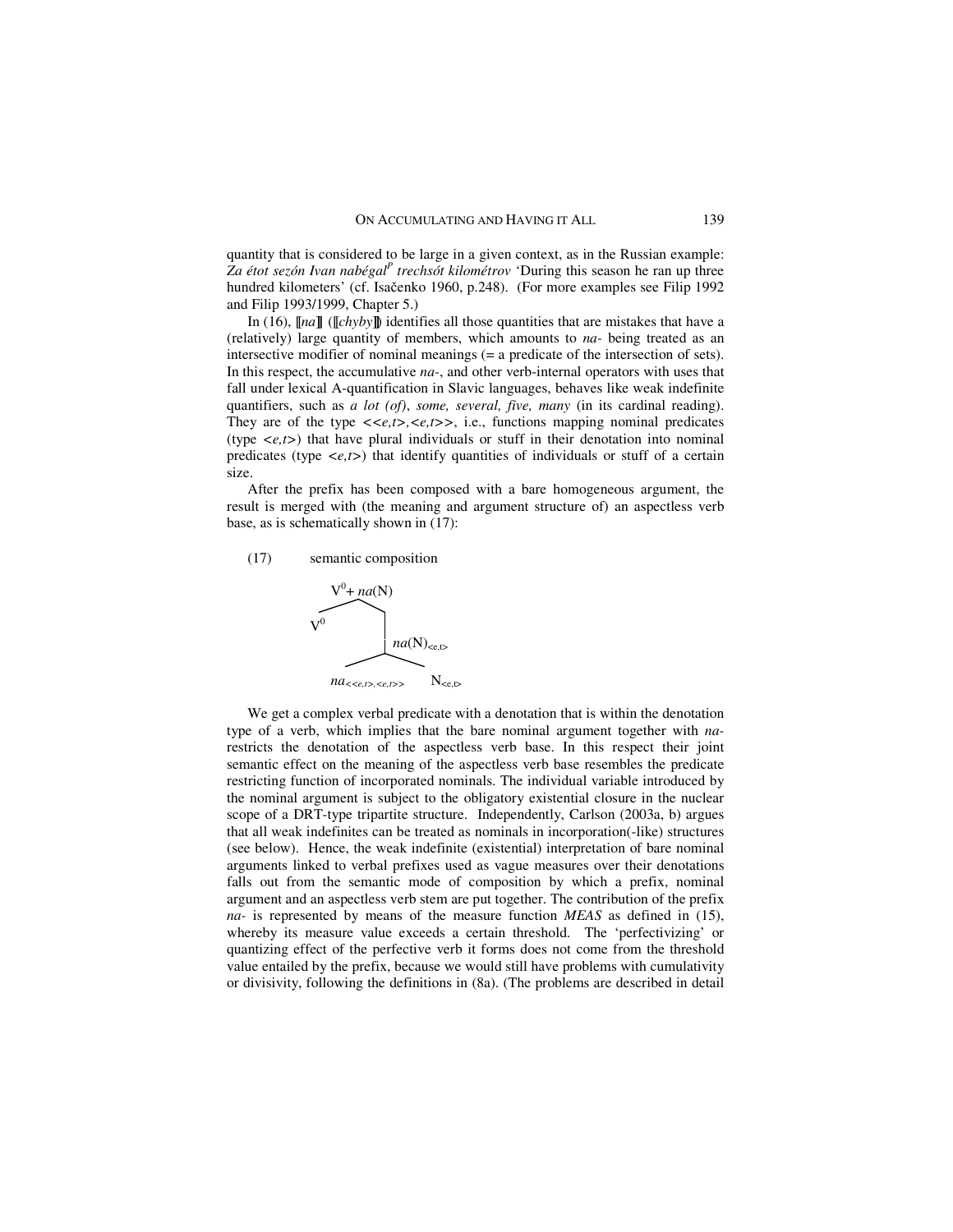and dubbed 'the quantization puzzle' in Filip 2000.) Rather, it is due to the fact that we refer to non-overlapping atomic and hence clearly separated events, following the definition of the perfective operator *TOT* in (10). Consequently, via the homomorphic object-event mappings, the Incremental Theme argument must also refer to some clearly separated totality of a relatively large quantity of mistakes. Given the above observations, (5b) will have a logical structure including (18):

## (18)  $\exists$ e∃x[IncTheme(e)=x ∧ TOT(**mistakes'**)(x) ∧ MEAS(x)=n<sub>C</sub> ∧ n<sub>C</sub> ≥ r<sub>C</sub> ∧ TOT(**do')**(e) ∧ Agent(e)=**he'**]

Implicit in the semantic mode of composition proposed here is the claim that the semantics of a prefix is clearly set apart from the aspectual semantics of a whole prefixed verb. The perfective semantics of a prefixed verb does not enter into the computation of the meaning of a bare (Incremental) Theme argument at the level at which it is composed with the prefix and the verb stem. At the level of semantic composition, the prefix, such as *na-* in (5b), is first composed with the nominal argument, such as *mistakes* in (5b), and the result is then composed with the aspectless verb stem following the same rules of standard aspectual composition that apply to familiar English examples like *make a large quantity of mistakes* (see Krifka 1989, 1992a and Dowty 1991). This is best supported by additional data in which the idiosyncratic semantics of a prefix and the aspectual semantics of a prefixed verb are clearly distinct: namely, when a measure prefix occurs within an imperfective verb as in (19).

(19) **U.**píjel I víno z mé sklenice. Czech **ATN**.drink.IPF.PAST wine.SG.ACC from my glass.SG.ACC (i) 'He was taking a sip of wine from my glass.' (progressive) (ii) 'He took / was taking sips of wine from my glass.' (iterative)

In (19), the prefixed verb *u.píjel* is imperfective. The measure prefix *u-* here approximately contributes *a small quantity of* with respect to the bare Incremental Theme 'wine'. Hence, it is glossed 'ATN' standing for the traditional *attenuative* Aktionsart classification. The measure prefix  $u$ - is directly applied to the The measure prefix  $u$ - is directly applied to the imperfective verb *pít* 'to (be) drink(ing)' yielding the perfective verb *u.pít* 'to drink (up) a small quantity (of *x* from *y*)'. The denotation of this perfective verb serves as an input to the imperfective operator, which results in the derivation of the secondary imperfective *u.píjet*, realized in the past tense form in (19). The imperfective operator is morphologically instantiated by a variety of allomorphs in Slavic languages, here it is realized by a stem extension. The imperfective operator takes perfective verbs that express total event predicates,  $TOT(P)(e)$ , and generates imperfective verbs that express predicates that lack the *TOT* operator in their logical representation, i.e., they are unmarked with respect to *TOT: IMP: TOT(P)(e)*  $\rightarrow$ *(P)(e)*. The unmarked nature of imperfectives is motivated by the observation that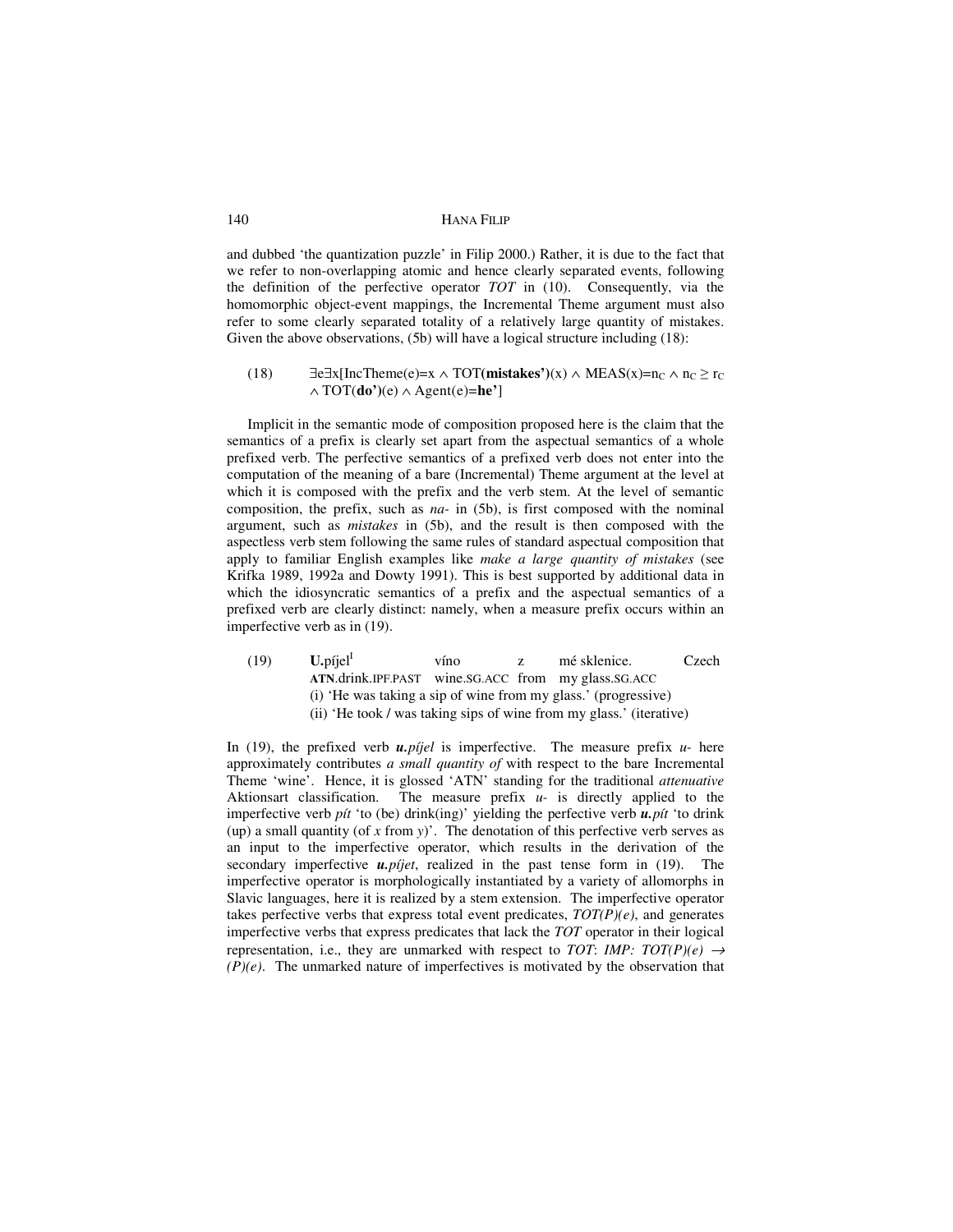imperfectives have a variety of contextually determined interpretations: namely, they may express total events just like perfectives, but also they may have the progressive, generic or iterative interpretation (see also Comrie 1976). The most natural readings of (19) are (i) a single event ongoing at some reference point ('progressive' interpretation) involving a single small quantity of wine, or (ii) a multiplicity of events, each of which involves some small quantity of wine (generic or iterative interpretation), depending on the context. In either case, the logical structure of (19) will contain the predicate [DRINK(SMALL-QUANTITY(WINE))]. That is, in the logical representation of examples like (19), the prefix *u-* is first combined with the bare Incremental Theme argument 'wine', and the result is composed with an aspectless verb stem 'drink', following the standard rules of aspectual composition (see Krifka 1989, 1992a and Dowty 1991). The imperfective (*IMP*) operator is a higher level compositional operator that operates over predicates of eventualities  $(P)(e)$ , telic as in (19) or atelic.

If the (Incremental) Theme argument is not present in the thematic structure of a prefixed verb used as a lexical A-quantifier, the prefix may target some other quantifiable dimension associated with the described event, such as frequency, temporal extent, as well as a variety of affective connotations regarding intensity, persistency, and the like. In some cases, the domain of quantification may remain indeterminate, because it may be impossible or irrelevant to determine which dimension of the described event is quantified. A good example is the Russian verb *naplákat'sja<sup>P</sup>* 'to cry a lot'. Does the prefix *na*- measure the temporal trace ('to cry for a long time'), the amount of tears ('to shed a lot of tears', to give a somewhat poetic translation), or simultaneously both? The considerable flexibility and indeterminacy with respect to their domains of quantification is one important characteristics that Slavic verbal prefixes used as verb-internal operators with weak quantificational and measurement effects share with vague weak quantifiers like *a lot, a little, more, most* and *much*, for example (Partee p.c.).

#### 4. GRAMMATICAL ASPECT VS. EVENTUALITY TYPES: NEW EVIDENCE

The two different modes of interpretation of bare Incremental Theme arguments, which I propose in Sections 3.2.1 and 3.2.2, can be independently and in general terms motivated within Carlson's (2000) framework. This in turn will allow me to provide new compelling evidence in support of the claim (also made elsewhere) that the category of grammatical aspect and the classification of verbal predicates into eventuality types (or Aktionsarten) are two independent dimensions in the general domain of 'event structure'.

Carlson's (2003a) main goal is to provide a semantic motivation for Diesing's (1992) Mapping Hypothesis. It states that the material from the VP is mapped into the nuclear scope of a DRT-type tripartite structure and the material from the IP into a restrictive clause. The restrictive clause is presuppositional, and consequently any NP/DP that is presuppositional in nature must be in the IP to be interpretable: definite descriptions, demonstratives, proper names, specific indefinites, partitives,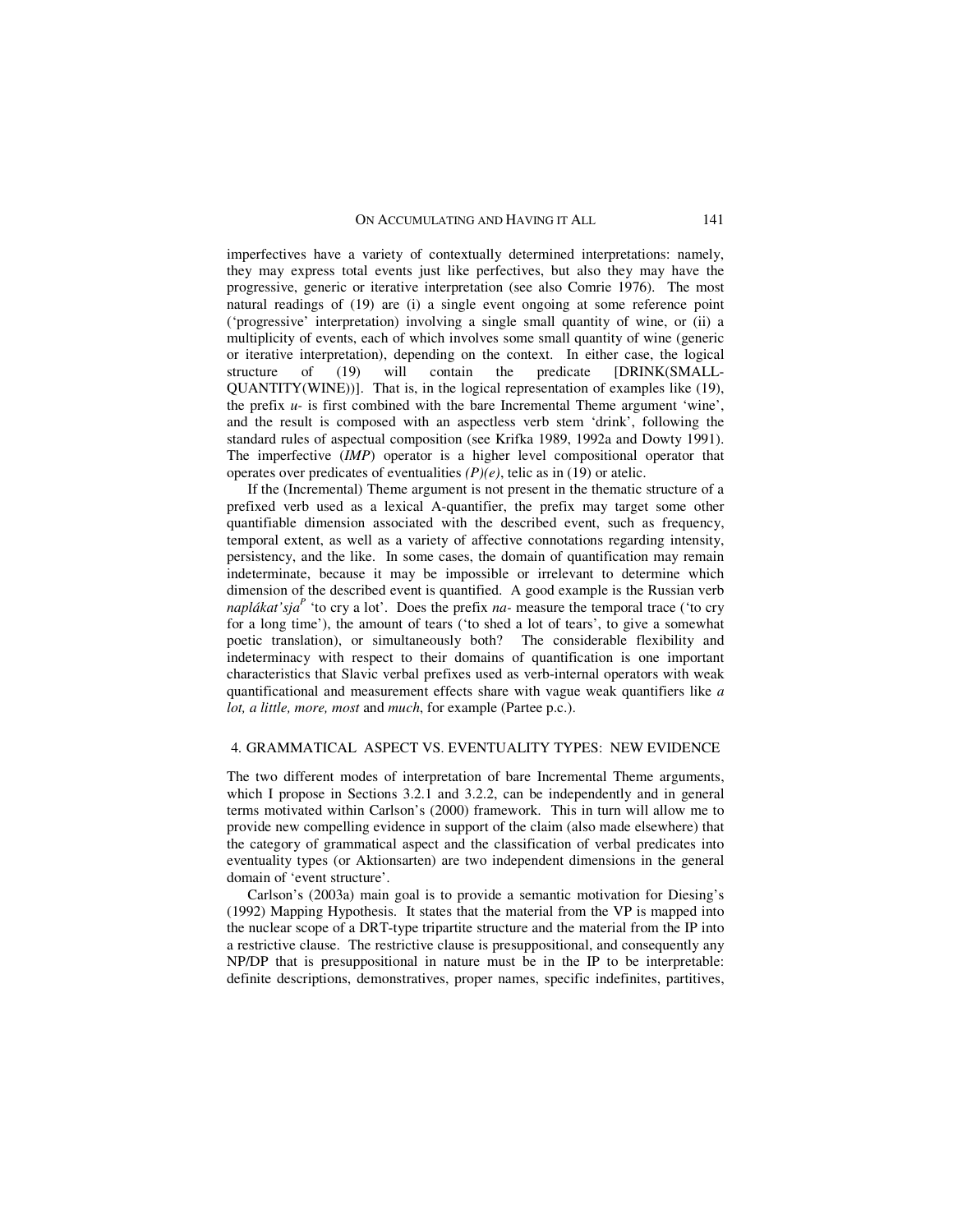quantified DPs (with strong quantifiers). In contrast, the nuclear scope is the scope of the obligatory existential closure, which unselectively binds all free variables within the VP. What is striking is that only weak indefinites *must* stay in the VP, which follows given that they assert the existence of their range, rather than presuppose it.

Carlson's (2003a) framework relies on two levels of semantic description: namely, propositional semantics and event semantics. The level of event semantics, which is associated with the VP level, specifies denotations of verbs, including their eventuality types (or Aktionsarten). The ontology associated with event semantics contains no individuals, only properties. Given that nominal arguments added at the VP level are property-denoting (predicative type), verbs are not semantically functional, and instead they compose with nominal arguments by type restriction. Most importantly, a combination of a verb with a noun here yields a denotation that is within the denotation type of a verb. This proposal finds some support in the behavior of paradigm examples of weak indefinites: namely, incorporated nominals, as well as closely related bare singular count and bare plural direct objects (as in Hindi, for example, see Dayal 2004). In general, nominals in incorporation and incorporation-like structures are taken to be property-denoting (see also McNally 1998).

Event semantics is context-free and serves as input into a standard contextsensitive propositional semantics with possible worlds and a domain of individuals. Propositional semantics corresponds to the IP level. Arguments, which are added at this level, are individual-denoting, and compose with verbs by function application, as is standard in most versions of Montague Semantics. Assuming that all linguistic expressions that depend on contextual factors for their interpretation invoke possible worlds (see Stalnaker 1978, among others), all contextually-dependent elements must be located at the IP level to be interpretable. They include operators that require a restrictor clause in the DRT-type tripartite structure, which is 'filled in' by propositional information from the context: namely, tense, modality, genericity as well as perfective and imperfective operators, which correspond to the categories of the grammatical aspect.

Given the above assumptions, weak indefinites must stay within the VP for two main reasons: (i) they conform to the structure of VP denotations, and (ii) they can be interpreted without reference to context. For example, an eventuality describable by *John fed dogs* is automatically redescribable by *John fed animals*, hence, in mereological terms, we get  $[{\text{feed dogs}}] \leq [{\text{feed animals}}]$ . In this respect, bare plural arguments behave like arguments with weak quantifiers such as *a lot of*: [[*John fed a lot of dogs* $]\!\!\!\int$   $\leq$   $[\!\!\int]$ *John fed a lot of animals* $]\!\!\!\int$ . In contrast, arguments with strong quantifiers do not preserve the structure of VP denotations: For example, an eventuality properly described by *John fed every dog*, which contains the strong quantifier *every dog*, is not describable by *John fed every animal*.

We may align the two different modes of interpretation of bare mass and plural arguments in Slavic languages with the two different modes of composition between a verb and its arguments in Carlson's framework. We have seen that the completive,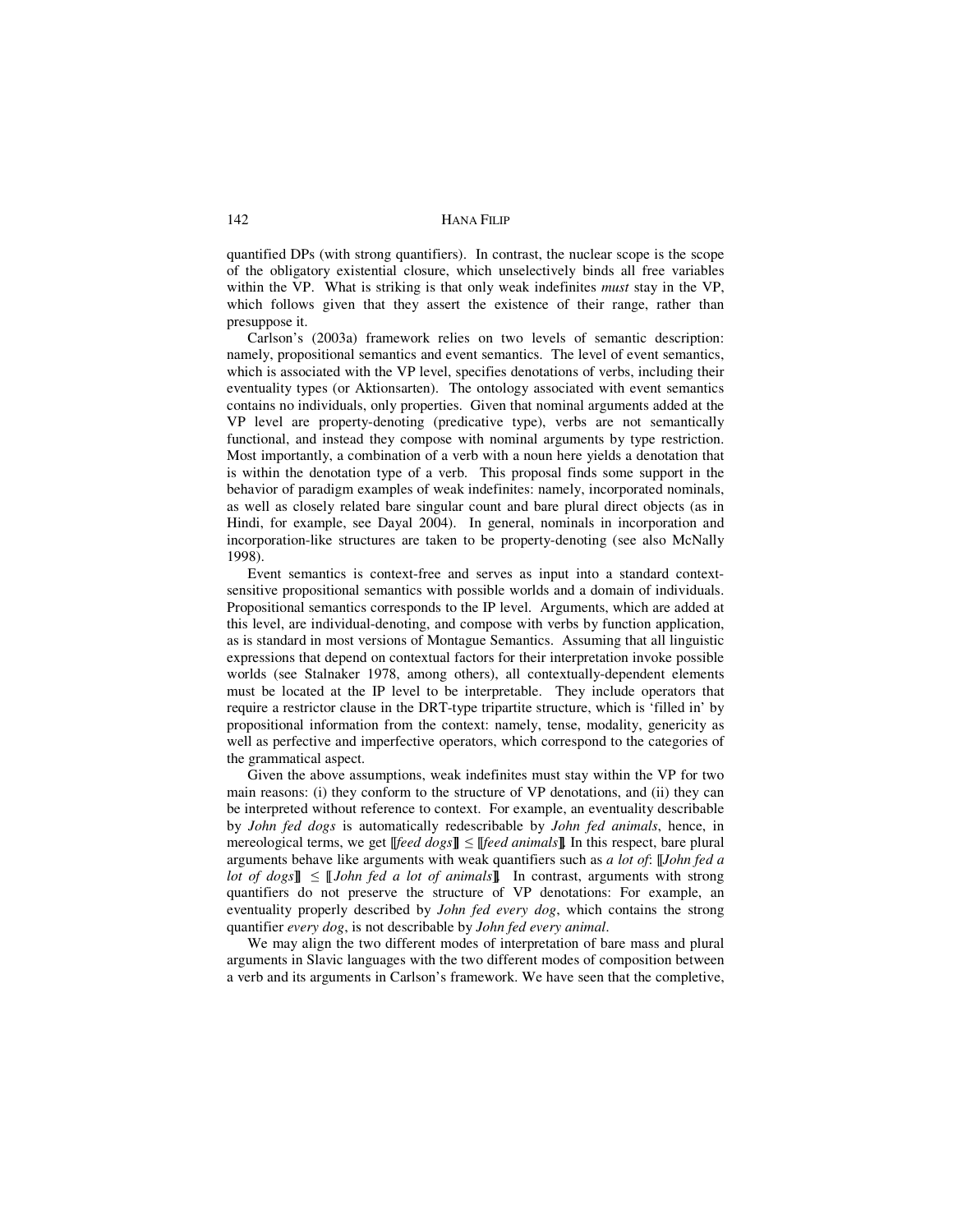or 'totality', aspectual semantics of perfective verbs, which contain no verb-internal operators with weak quantificational or measurement meanings, induces the definite referential interpretation of their bare mass and plural Incremental Theme arguments (see Section 3.2.1.). I account for this behavior by assuming that bare mass and plural nouns can serve as Incremental Theme arguments of such perfective verbs after a type shift by means of  $\sigma$  from their inherent predicative type  $\langle e, t \rangle$  to the argumental individual type *e*. Consequently, bare mass and plural nouns interpreted as referential definites combine with the relevant perfective verbs by the standard function application at the level of propositional semantics. This also presupposes that the predicate modifier *TOT* posited here for the interpretation of the aspectual semantics of perfective verbs denoting total (or completed) events must be interpreted at the level of propositional semantics, and have a functional correspondent at the syntactic IP level. This is also the syntactic level at which definite noun phrases must be located to be interpretable, on Diesing's (1992) Mapping Hypothesis.

Weak indefinite effects of measure prefixes on bare mass and plural (Incremental) Theme arguments (see Section 3.2.2 above) can be predicted, if we assume that such prefixes have their domain of operation limited to the level of event semantics, the level at which denotations of verbs, including their eventuality types are specified, and the corresponding syntactic VP level. A prefix used in this way is taken to be an intersective modifier of nominal meanings, type *<<e,t>,<e,t>>.* It is combined with a nominal predicate introduced by an (Incremental) Theme argument, and the result, which is also a property-denoting nominal predicate, is composed by type restriction with the meaning of an aspectless verb stem/root. Event semantics only has properties as ontological entities, as Carlson proposes, and the mode of composition between verbs and propertydenoting nominal arguments is here motivated by incorporation(-like) phenomena, among others. I also propose that a prefix used as a weak quantifier can only be applied to the (Incremental) Theme argument. In languages that manifest typical cases of incorporation, incorporation is limited to one argument, which is often taken to stand in the Theme relation to the verb (see Miner 1986 and Woodbury 1975, for example). However, it is not clear why exactly this type of thematic relation should be prominent in incorporation(-like) phenomena across typologically diverse languages. (For a discussion of this point see Farkas and de Swart 2003.)

This proposal relies on the requirement that the nominal argument, which is first modified by a prefix, is 'consumed' by the aspectless verb stem and subject to the existential closure at the semantic level of composition that is below the propositional level of aspectual operators: namely, at the level of event semantics and its corresponding syntactic VP level. Implicit in this mode of composition is the claim that prefixes cannot be exponents of a function (or functions) posited for the interpretation of the perfective aspect (pace Piñón 1995, Slabakova 1997 and Zucchi 1999, for example, to give just a few among the most recent references). If prefixes were viewed in this way, they would uniformly correspond to functional projections at the IP level and their weak indefinite effects on bare nominal arguments would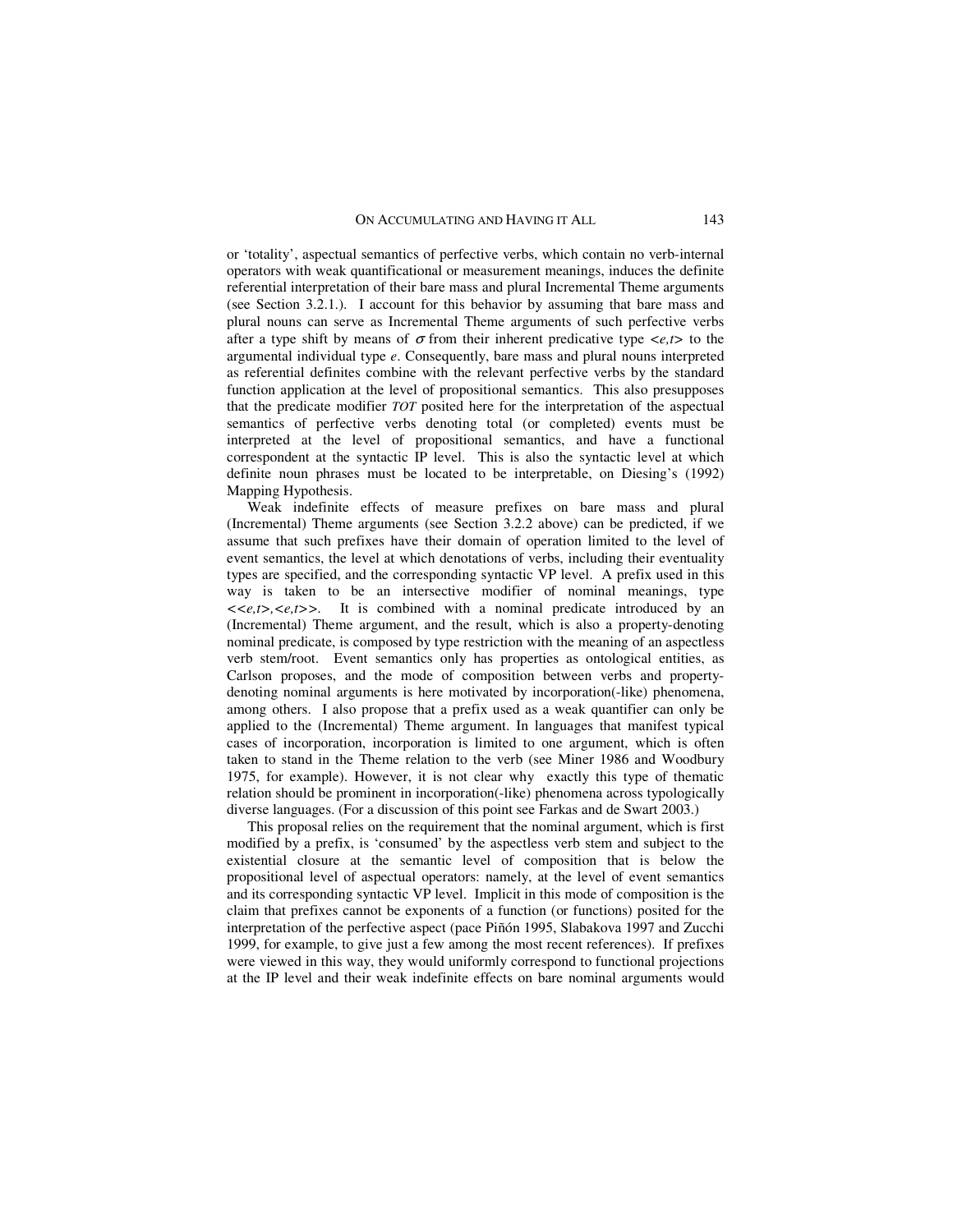not necessarily follow from assumptions that are independently made in Diesing and Carlson.

There are also other independent considerations that speak against viewing prefixes as morphological exponents of the perfective aspect. Verbal prefixes are neither necessary nor sufficient markers of the aspectual category of 'perfectivity', as Filip (1993/99, 2000 and 2004) argues. There are unprefixed verbs that are perfective, such as the Russian *dat'* 'to give', and prefixed verbs that are imperfective, such as the Russian *otdavat'* to give, place, put, i.e., hand over for a certain purpose'. Although some uses of prefixes make no (distinct) idiosyncractic lexical contribution to the meaning of verbs, and thus appear to be 'perfectivizing' prefixes pure and simple (see the Polish prefix *z-* in *zjadł* in 'he ate (up)' in (1), for example), such uses are not systematic, and there is no single prefix dedicated solely and in all of its occurrences to only such a perfectivizing function. Slavic verbal prefixes constitute a semantically heterogeneous class, and there is no (strong) correlation between verbal prefixes and telicity (or quantization), which is often equated with the semantics of perfectivity. (The same point is made with respect to verbal prefixation and telicity in German by Kratzer 2004.)

I propose that verbal prefixes belong to the general class of modifiers of eventuality types, rather than being morphological exponents of the perfective aspectual operator. They are semantically characterized as functions that map sets of eventualities of a certain type and onto sets of eventualities of some (possibly) other type. That is, their semantic contribution (qua eventuality type modifiers) to the core event predication is on a par with modifiers of eventuality types expressed by a variety of syntactic devices, such as adverbial phrases (*John ran from the bus stop to the post office*) or secondary predicates (*John scrubbed the floor clean*) in English, for example. Spencer and Zaretskaya (1998), for instance, argue that a large class of Russian prefixed verbs has essentially the same semantic structure as the resultative predication in English. In the most general terms, the presence versus absence of modifiers of eventuality descriptions affects the homogeneity and quantization entailments, in the sense of (8a-b). In contrast, semantic operators that interpret the categories of the grammatical aspect, perfective, imperfective and progressive, are higher level compositional operators that take eventuality descriptions (basic or derived) as their input. As in Carlson's (2000) framework, aspectual operators, and also genericity and tense operators, are taken to be propositional operators with functional correspondents at the syntactic IP level. Given the above observations, we arrive at the following schematic logical representation:

# (20) a. [TENSE [GEN\* [ASP [EVENTUALITY-MOD\* [ eventuality description ]]]]]

 $b.$  pře-piso-vá-va-l I Czech over-write-IMP.ASP-GEN-PAST.3SG 'he used to write over / rewrite'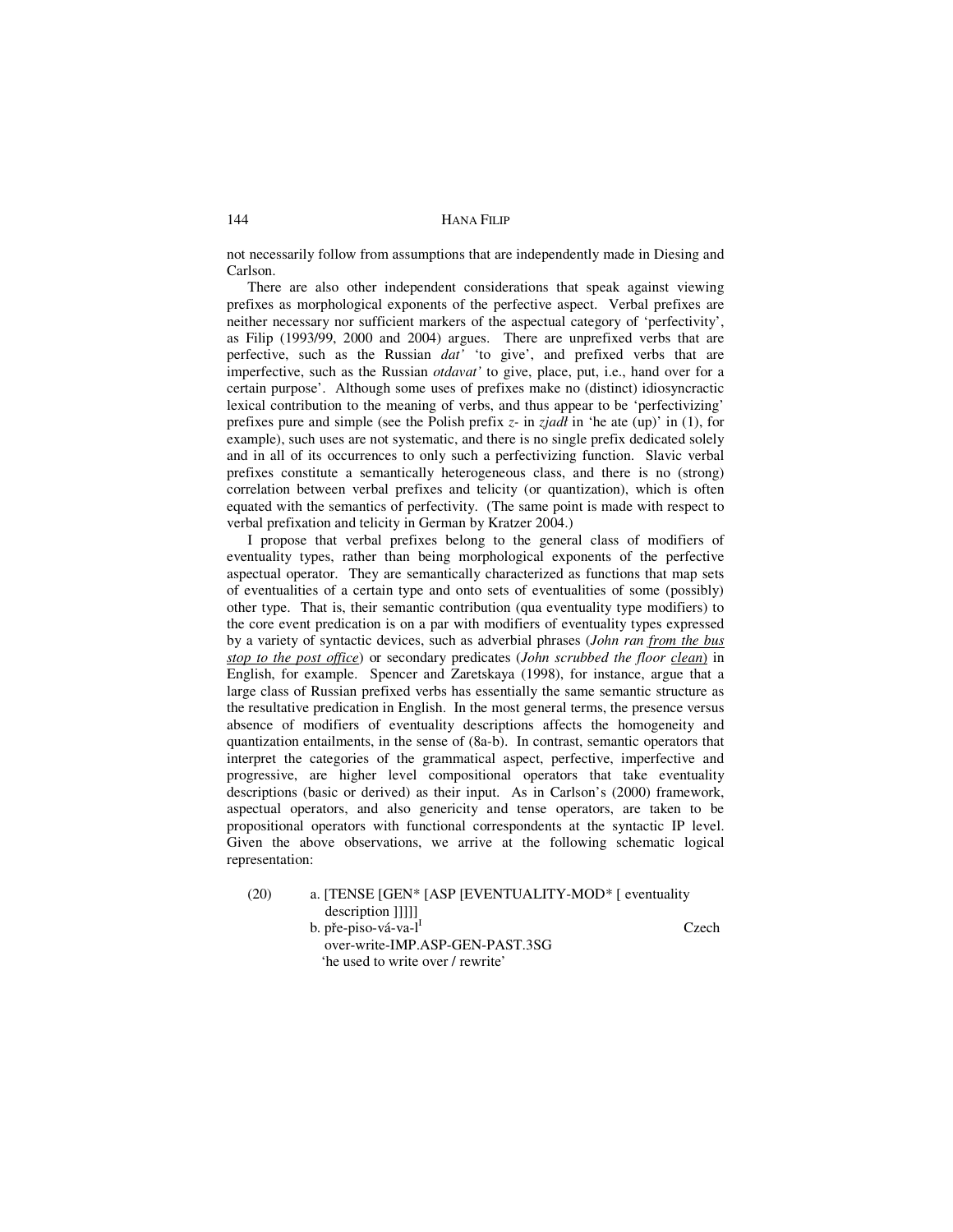(20a) is compatible with an independently proposed structure in de Swart (1998), and it also closely reflects the order of markers in the surface morphology of Slavic verbs. This is illustrated with the Czech example in (20b), which contains overt morphological exponents of all the semantic operators in (20a). Here we see that a basic eventuality description is expressed by a verbal predicate whose morphological exponent is an aspectless verb stem 'write'. It serves as a base to which first eventuality (type) modifiers like prefixes can be applied. In  $(20a)$ , *EVENTUALITY-MOD\** captures the recursivity of eventuality modifiers. In English, combinations of several modifiers are common: cp. *come out from under the bed*. In West and East Slavic languages, we may find two or even three verbal prefixes functioning as eventuality type modifiers within a single verb, while South Slavic languages like Bulgarian allow for more than three. Recursivity is one of the hallmark characteristics of derivational morphology, and in so far as Slavic prefixes are recursively applicable to one and the same verb they behave like derivational rather than inflectional morphemes, at least in Indo-European languages. This, in turn, can be taken as an additional piece of evidence in support of the argument made here that Slavic verbal prefixes cannot be viewed as overt markers of the perfective operator. That is, verbal aspect in Slavic languages is standardly taken to be a grammatical category, and if this also implies that it is an inflectional category (see also Spencer, 1991), then prefixes cannot be *aspectual* morphemes, because such morphemes ought to have inflectional characteristics. In contrast, overt morphological and syntactic exponents of temporal and grammatical aspect operators prohibit recursion (cp. \**John talkeded*, \**John was being running*).

As far as the realization of *ASP* in (20a) is concerned, it is clearly instantiated only by the allomorphic variations of the imperfective suffix in Slavic languages. In the Czech example (20b), it is realized by the suffix  $-va$ . As Filip (2000) argues, the imperfective suffix is a piece of inflectional (aspectual) morphology, because it has *a constant and only* aspectual meaning in *all* of its occurrences. There is also the semelfactive suffix (*-nu-* in Russian, for example) which only occurs in a limited subclass of perfectives. However, apart from these two morphemes, there is no oneto-one correspondence between the *ASP* operators, perfective (*PERF*) and imperfective (*IMP*), and verbal morphology in Slavic languages. Apart from these two morphemes, there are no other morphemes or formal properties that would unambiguously and in all of their occurrences mark verb forms as either perfective or imperfective. Therefore, in general, the grammatical aspect in Slavic languages, perfective and imperfective, is best viewed as a property of a fully formed verb, excluding its generic and temporal suffixes.

Finally, in the schema (20a), *GEN\** capture the recursivity of the generic operator. In Czech, for example, the generic suffix can be iterated for emphasis (see Filip and Carlson 1997). Notice that in the schema *GEN\** and *ASP* are separate. This is motivated by the arguments made in Filip and Carlson (1997) that genericity is a category sui generis, formally and semantically independent of the category of aspect. They invalidate any proposals that subsume genericity under imperfectivity (see Dahl 1985 and Comrie 1976, among others).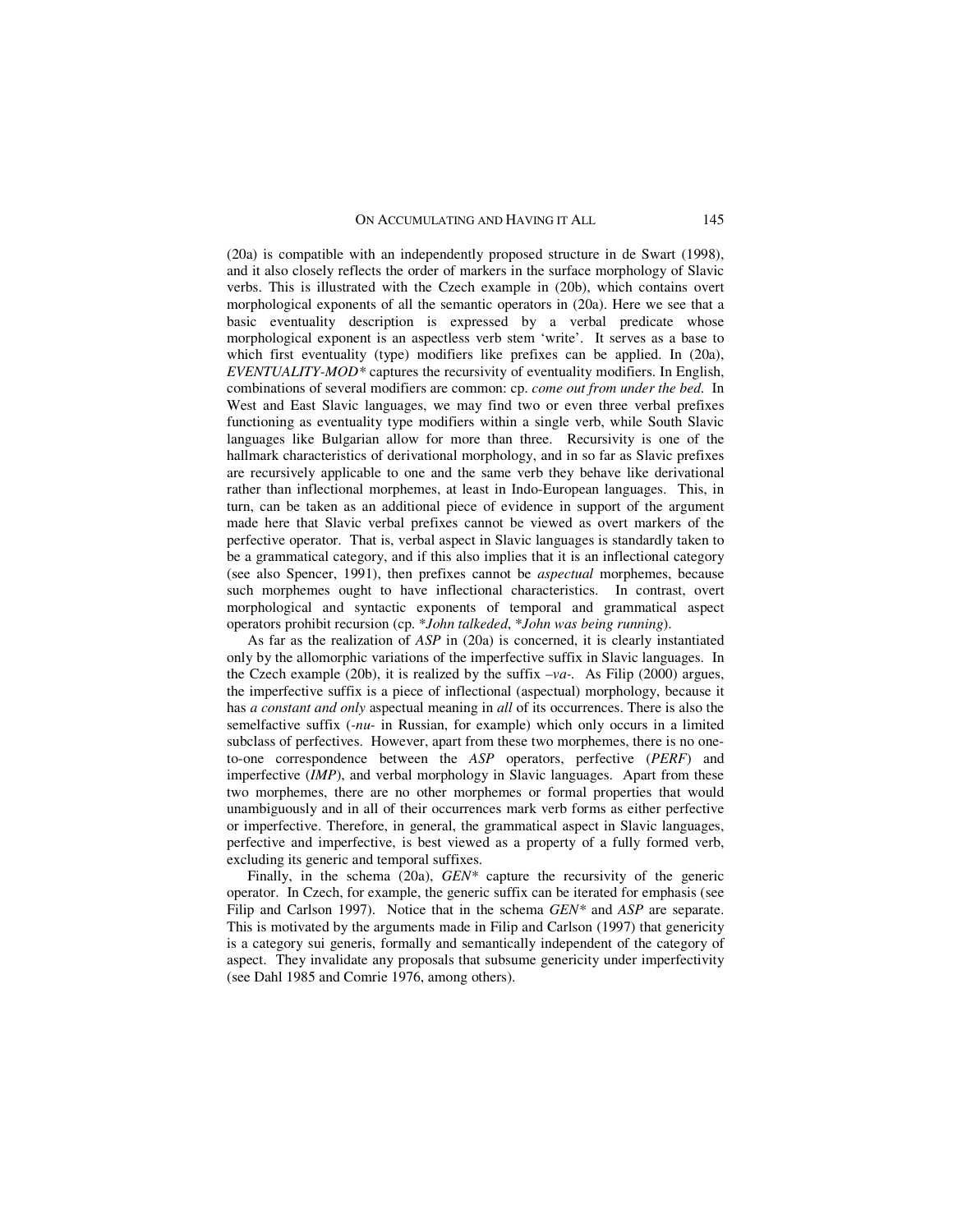Temporal operators take the widest scope and introduce an existential closure over the eventuality variable introduced by a base eventuality description. A temporal operator maps the eventuality described by a given predicate onto the time axis via its temporal location in relation to the utterance time.

## 5. CONCLUSION

In this paper I propose that specific parts of verbal morphology in Slavic languages manifest a clear division of labor in the way in which they contribute to the expression of grammatical aspect (perfective, imperfective) and to the eventuality type (aka 'Aktionsart') of a verb, which are manifested in their differential effects on the interpretation of bare mass and plural arguments linked to the (Incremental) Theme relation.

There are several issues whose discussion would have been a part of this paper, had the space limits not prevented it. Let me just briefly mention three. The first concerns non-compositional properties of prefixal combinations as well as the polysemy of prefixes and their impact on the perfective semantics of a whole prefixed verb. Why does a Russian perfective verb with the prefix *na-* like *napisat'* 'to write up' entail nothing about the quantity of the 'created object', while a perfective verb like *navarit'* 'to cook (up) a lot (of x)' requires that there was a large quantity of the 'created object' as a result of cooking? The second issue regards compositional semantic analysis and the nature of the mapping between syntax and semantics. The problem is that data involving word-internal lexical operators, such as Slavic measure prefixes discussed here, appear to be of non-compositional nature (cf. also Bittner 1995 with respect to West Greenlandic Eskimo). The third issue regards bare NPs, incorporation and anaphora. What is the anaphoric behavior of bare nominal arguments that are linked to prefixes used as lexical A-quantifiers and that are here claimed to have weak indefinite meanings similar to that of incorporated nominals? Farkas and de Swart (2003) discuss the cross-linguistic variation in which languages differ with respect to whether their incorporated nominals introduce discourse referents.

#### 6. REFERENCES

- Agrell, S. (1908). *Aspektänderung und Aktionsartbildung beim Polnischen Zeitworte: Ein Beitrag zum Studium der Indogermanischen Präverbia und Ihrer Bedeutungsfunktionen*. Lunds Universitets Arsskrift, New Series, I, iv.2.
- Aissen, J. (1984). Themes and absolutives: some semantic rules in Tzotzil. In E.-D. Cook & D. Gerdts (Eds.), *Syntax and Semantics 16: The Syntax of Native American Languages* (pp.1-20). Orlando: Academic Press.
- Bach, E. (1981). On Time, tense, and aspect: An essay in English metaphysics. In P. Cole (Ed.), *Radical Pragmatics* (pp.63-81). New York: Academic Press.

Bach, E. (1986). The algebra of events. *Linguistics and Philosophy, 9,* 5–16.

Bach, E., Jelinek, E., Kratzer, A., & Partee, B. (Eds.) (1995). *Quantification in Natural Languages*. Dordrecht: Kluwer.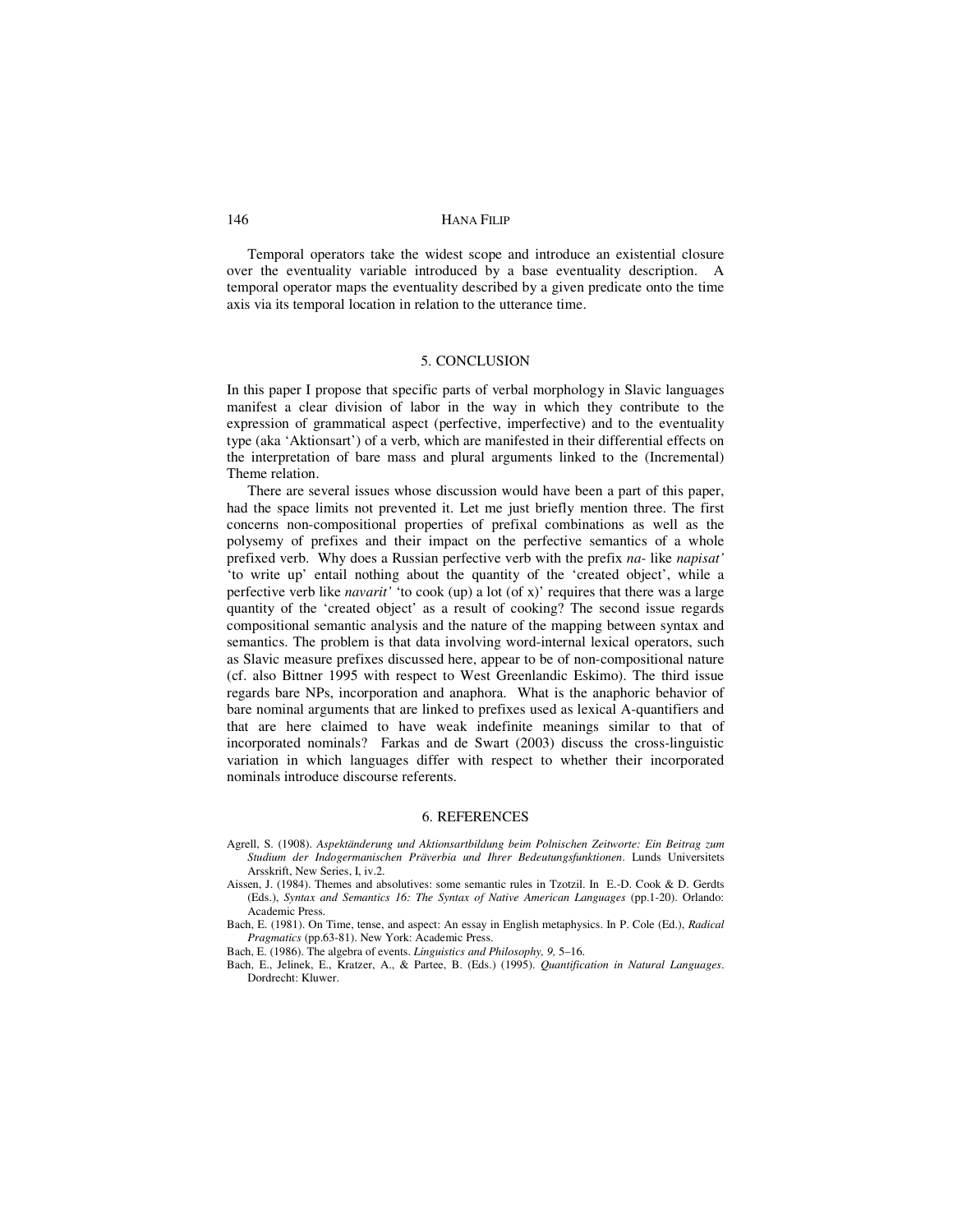Bittner, M. (1994). *Case, Scope and Binding*. Dordrecht: Kluwer.

Bittner, M. (1995). Quantification in Eskimo: A challenge for compositional semantics. In E. Bach, E. Jelinek, A. Kratzer & B. H. Partee (Eds.), *Quantification and Natural Languages* (pp.59-80). Dordrecht: Kluwer.

Carlson, G. N. (2000). *Weak Indefinites*, Manuscript, University of Rochester.

- Carlson, G. N. (2003a). Weak indefinites. In M. Coene & Y. D'Hulst (Eds.), *From NP to DP: On the Syntax and Pragma-Semantics of Noun Phrases* (pp.195-210). Amsterdam: John Benjamins.
- Carlson, G. N. (2003b). *When Morphology . . . Disappears*, Manuscript, University of Rochester. To appear in C. O. Orgun & P. Sells (Eds.), *Morphology and the Web of Grammar: Essays in Memory of Steven G. Lapointe*. Stanford: CSLI Publications.
- Chierchia, G. (1998). Reference to kinds across languages. *Natural Language Semantics*, *6.4*, 339-405.
- Diesing, M. (1992). *Indefinites*. Cambridge: The MIT Press. Dimitrova-Vulchanova, M. (1996). *Verb Semantics, Diathesis and Aspect*. PhD dissertation, NTNU, Trondheim.
- Dowty, D. (1979). *Word Meaning and Montague Grammar. The Semantics of Verbs and Times in Generative Semantics and in Montague's PTQ*. Dordrecht: Reidel.
- Dowty, D. (1991). Thematic proto-roles and argument selection. *Language, 67,* 547-619.
- Farkas, D., & de Swart, H. (2003). *The Semantics of Incorporation*: *From Argument Structure to Discourse Transparency*. Chicago: CSLI Publications.
- Filip, H. (1992). Aspect and interpretation of nominal arguments. In C. P. Canakis, G. P. Chan, & J. M. Denton (Eds.), *Proceedings of the Twenty-Eighth Meeting of the Chicago Linguistic Society* (pp.139- 158). Chicago: University of Chicago Press.
- Filip, H. (1997). Integrating telicity, aspect and NP semantics: The role of thematic structure. In J. Toman (Ed.), *Formal Approaches to Slavic Linguistics, Vol. III. The College Park Meeting 1994* (pp.61-96). Ann Arbor: Ann Arbor Michigan Slavic Publications.
- Filip, H. (1993/1999). *Aspect, Situation Types and Nominal Reference*. PhD dissertation, University of California at Berkeley. 1993. Published as *Aspect, Eventuality Types and Noun Phrase Semantics*. 1999. New York: Garland Publishing.
- Filip, H. (2000). The Quantization Puzzle. In J. Pustejovsky & C. Tenny (Eds.), *Events as Grammatical Objects, from the Combined Perspectives of Lexical Semantics, Logical Semantics and Syntax* (pp.3- 60)*.* Stanford: CSLI Publications.
- Filip, H. (2004). Prefixes and the delimitation of events. Accepted for publication in a special issue of *Journal of Slavic Linguistics*, W. Browne & B. H. Partee (Eds.). Vol. 12: 1-2.
- Filip, H., & Carlson, G.N. (1997). Sui generis genericity. In *Penn Working Papers in Linguistics, Vol. 4* (Proceedings of the Twenty-First Annual Penn Linguistics Colloquium) (pp.91-110). Philadelphia: University of Pennsylvania.
- Forsyth, J. (1970). *A Grammar of Aspect. Usage and Meaning in the Russian Verb*. Cambridge: Cambridge University Press.
- Kiparsky, P. (1998). Partitive case and aspect. In M. Butt & W. Geuder (Eds.), *The Projection of Arguments: Lexical and Compositional Factors* (pp.275-307). Stanford: CSLI Publications.
- Krifka, M. (1986). *Nominalreferenz und Zeitkonstitution. zur Semantik von Massentermen, Individualtermen, Aspektklassen*. PhD dissertation, The University of Munich.
- Krifka, M. (1989). Nominal reference, temporal constitution and quantification in event semantics. In R. Bartsch, J. van Benthem, & P. van Emde Boas, *Semantics and Contextual Expression* (pp.75-115). Dordrecht: Foris Publications.
- Krifka, M. (1992a). Thematic relations as links between nominal reference and temporal constitution. In I. Sag & A. Szabolsci (Eds.), *Lexical Matters* (pp.29-53). Stanford: CSLI Publications.
- Krifka, M. (1992b). Definite NPs aren't quantifiers. *Linguistic Inquiry, 23,* 156-163.
- Krifka, M. (1998). The origins of telicity. In S. Rothstein (Ed.), *Events and Grammar* (pp.197–235). Dordrecht: Reidel.
- Link, G. (1983). The logical analysis of plurals and mass terms: a Lattice Theoretical Approach. In R. Bäuerle, C. Schwarze & A. von Stechow (Eds.), *Meaning, Use and Interpretation of Language* (pp.303-323). Berlin: Mouton de Gruyter. Reprinted in Link, G. (1998). *Algebraic Semantics in Language and Philosophy*. Stanford: CSLI Publications. Lecture Notes No. 74: 11-34.